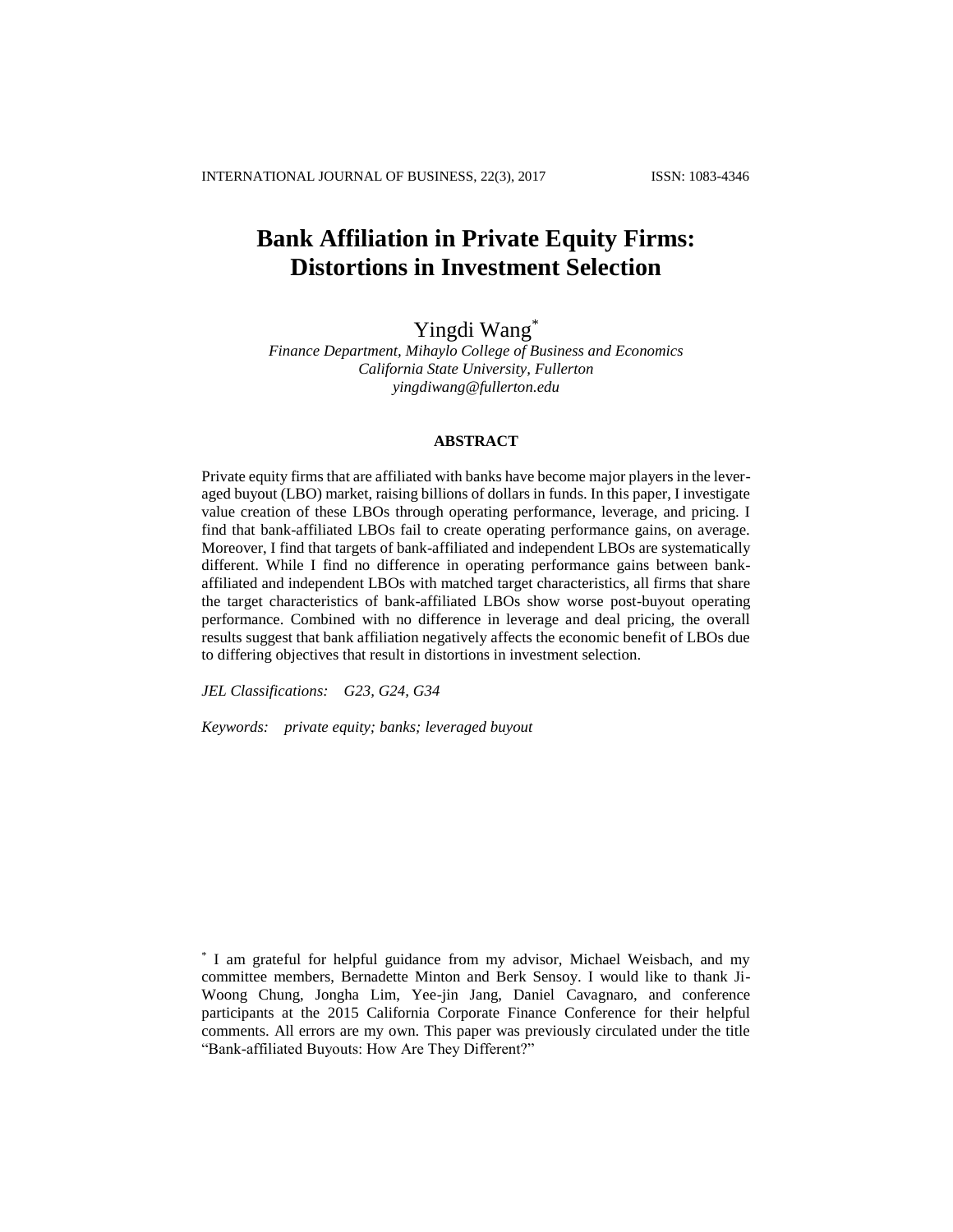#### **I. INTRODUCTION**

The past three decades have seen significant changes in the role banks play in financial markets. Banks have expanded their activities from being financial intermediaries to directly participating in the market. The recent financial crisis, in particular, has sparked a heightened interest on the part of policy-makers in understanding the involvement of traditional financial institutions in alternative investment assets. Take the leveraged buyout (LBO) market for example. Banks, through their asset management divisions, have carried out a large volume of LBOs. LBOs sponsored by private equity firms affiliated with banks account for up to 30% of all buyouts, annually (see Figure 1), and some of the largest private equity firms are investment arms of banks. For example, Goldman Sachs, JP Morgan, HSBC, and Citigroup have together raised over \$180.6 billion in private equity funds since  $1990.<sup>1</sup>$ 

# **Figure 1**

#### Bank-affiliated buyouts across time

The figure shows the number of total buyouts and bank-affiliated buyouts across time from 1985 to 2009. Bank-affiliated LBOs are leveraged buyouts sponsored by the private equity units of banks. Total LBOs represent the total number of leveraged buyouts in a given year. The x-axis is the buyout year. The y-axis is the number of deals in a given year. The numbers, taken from Fang et al. (2013), are restricted to the syndicated loan market.



Despite banks' direct involvement in the private equity market, we have only a limited understanding of their impact on subsidiary private equity firms. In general, being part of a large financial conglomerate provides an information advantage to associated firms (Massa and Rehman, 2008; Ritter and Zhang, 2007; Bodnaruk et al., 2009) and can potentially reduce conflicts of interest between debt and equity holders (Fang et al.,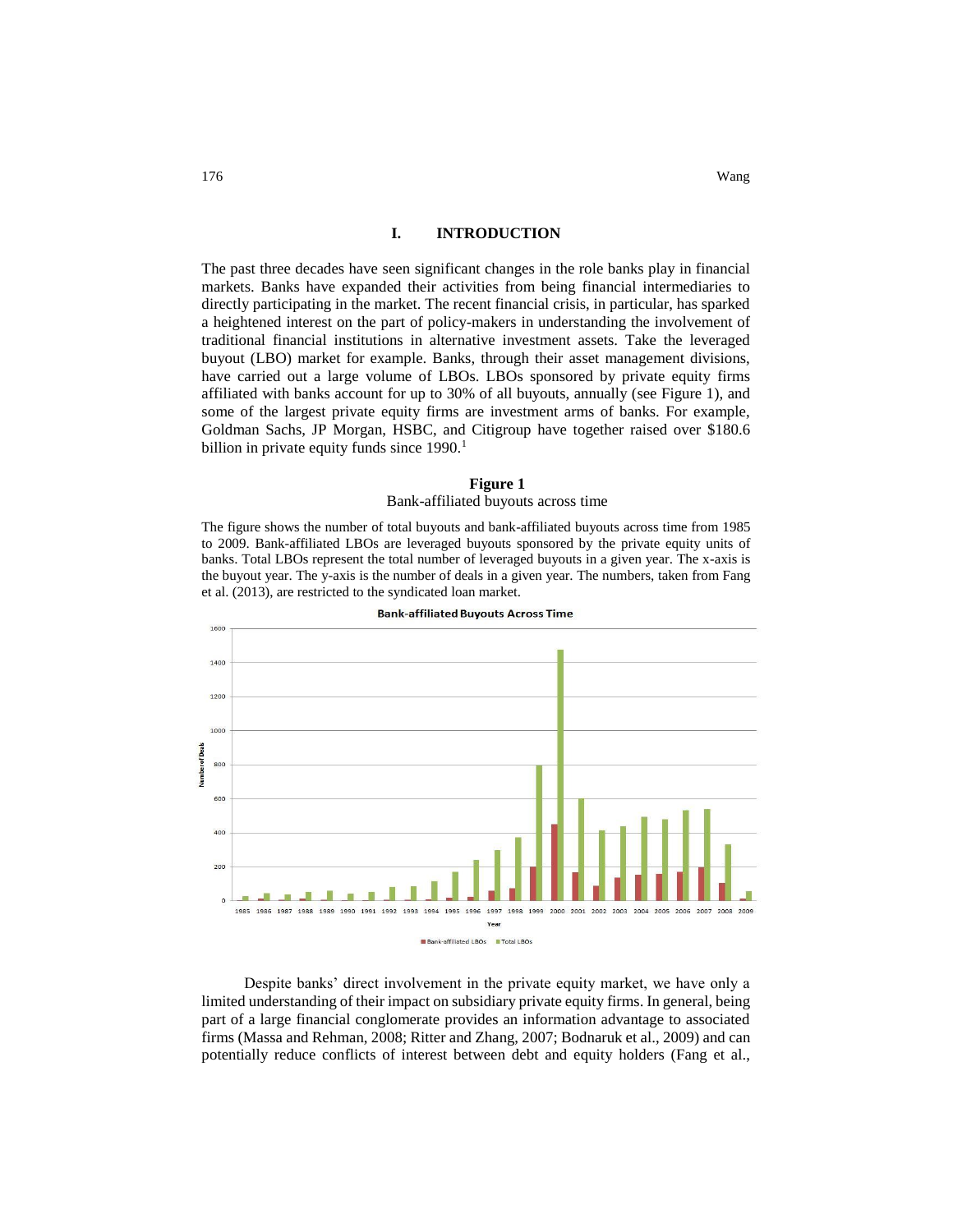2013). However, a parent-subsidiary structure also creates distortions (e.g. distortions in incentives and objectives), which may lead to problems in selecting or managing portfolio companies (Gompers and Lerner, 1998). Fang et al. (2013) provide more specific arguments on the distorted objectives of bank-affiliated LBOs. Using a U.S. LBO sample on deal financing and exits, they find that bank-affiliation influences deal financing terms but have worse exits if deals are carried out at the peak of the market. Industry observers seem to share these concerns about the impact of having a parent bank. According to some practitioners, investors are overwhelmingly cautious about bankaffiliated private equity firms.

This paper expands the negative view of bank-affiliated LBOs that was first reported by Fang et al. (2013). First, I highlight real economic problems with bankaffiliated LBOs by studying value creation through operating performance, leverage changes, and deal pricing, instead of deal exits. Second, having detailed accounting data, I further identify target selection as the source of the performance difference between bank-affiliated and independent LBOs. Third, I confirm the negative view of bankaffiliated LBOs in a U.K. sample, which is free of the selection problem a U.S. sample may face. The U.K. is the second largest buyout market worldwide, and unlike U.S. firms, all U.K. firms are required to submit annual financial information.

Using this U.K. sample, I first examine target characteristics, using univariate tests and Probit regressions to identify characteristics associated with targets of each type of LBO. Targets of bank-affiliated LBOs tend to be larger, more profitable, and more liquid firms. There is also some evidence showing that they tend to have lower risk. These results are robust to controlling for industry trends, the overall buyout market conditions, and the exclusion of club deals.

Turning to operating performance, I do not find that bank-affiliated LBOs have any positive impact on target firms' operating performance within three years of the LBOs. In particular, target firms' post-buyout profitability and productivity show a significant decline. The results are robust to industry-wide changes, firms' post-buyout expansions, and potential bias from successful firms exiting early.

These results are in direct contrast to the traditional literature that shows LBOs, including those in the U.K., create value by improving target firms' post-buyout operating performance. This lack of operating performance gains combined with the criticisms of bank-affiliated LBOs imply an underperformance of these LBOs compared to independent LBOs. To investigate this difference in performance and its source, I first use propensity score matching (PSM) based on industry and pre-buyout firm characteristics to find independent LBOs that are similar to bank-affiliated LBOs. The problems created by having a parent company, including banks, can be generalized to problems in either selecting or managing investments (Gompers and Lerner, 1998). While both can adversely affect operating performance, the empirical patterns of underperformance resulting from these sources differ. If problems occur in managing investments, then post-buyout operating performance should differ within the set of firms that share similar pre-buyout characteristics. On the other hand, if distortions in investment selection cause an underperformance, then we should observe worse postbuyout performance to be related to pre-buyout firm characteristics.

I find results supporting the view that bank-affiliated LBOs face problems in investment selection. Specifically, I find that within the set of matched affiliated and independent firms, post-buyout operating performance does not vary based on sponsor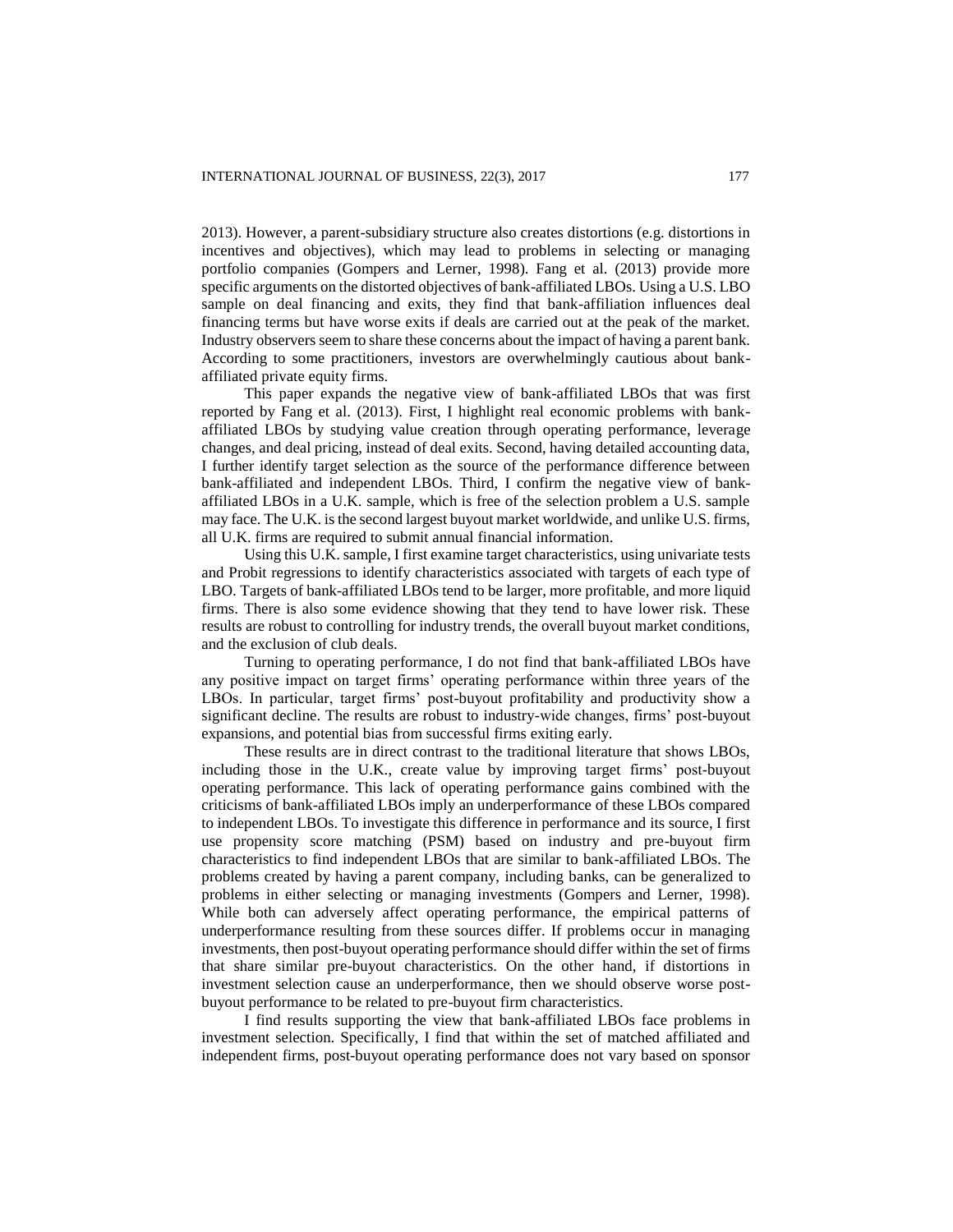affiliation. However, the same set of firms shows significantly worse post-buyout operating performance compared to independent firms that do not share these target characteristics. To check the robustness of these results, I use an alternative performanceadjusted benchmark and exclude LBOs carried out in a "hot" buyout market. The results do not change meaningfully. To mitigate the concern of using a short event window, I examine target firms' exits and restructuring efforts. I do not find evidence showing that affiliated LBOs are more likely to exit or take longer to restructure compared to unmatched independent LBOs.

Given these operating performance patterns, bank-affiliated LBOs would need to rely on other channels to create as much value as independent LBOs. I then investigate whether bank-affiliated LBOs create more value through higher leverage, which provides a better disciplinary effect, a higher tax shield, and increases returns for equity holders by increasing risk. I find that bank-affiliated LBOs do not carry higher total debt or a higher proportion of bank debt compared to independent LBOs.

Following Achleitner and Figge (2014), I examine deal pricing as a third driver of value creation. Deal pricing is measured by estimated buyout discounts/premiums based on enterprise value as multiples of earnings before interest, depreciation, and amortization (EBITDA) and sales. However, I also do not find any difference in deal prices between bank-affiliated and independent LBOs. Therefore, bank-affiliation does not give private equity firms the advantage of acquiring targets at cheaper prices.

The combined evidence on operating performance, leverage, and deal pricing points to less value creation of bank-affiliated LBOs due to selecting targets that do not maximize the benefits of LBOs. This can occur due to the differing objectives problem pointed out by critics of affiliated LBOs. However, there is also a benign explanation based on a lack of skilled managers, an indirect result of the lower compensation of affiliated firms.

In the absence of data on fund managers' skill and pay, I investigate whether the cross-sectional variation in operating performance is related to the reputation of the parent banks, a signal for fund managers' abilities. Presumably, more prestigious banks would attract more skilled managers. I create an indicator variable for the top 25 banks as of the end of the sample period. Assuming skill is reflected in the reputation of the parent bank, this indicator variable should be positively associated with operating performance, if better performance were driven by skill. However, I do not find any significant relationship between reputation and the cross-sectional variation in operating performance. I interpret this result as being inconsistent with the skill-based explanation.

Results in this paper contribute to our understanding of LBOs in several ways. First, while the traditional literature on private equity emphasizes how buyouts can create value (Jensen, 1986; Kaplan, 1989), results in this paper show that bank-affiliated LBOs do not improve target firms' operating performance, and that they create less value compared to independent LBOs. Second, more specifically on bank-affiliated LBOs, Fang et al. (2013) show that these LBOs have worse exit outcomes during the peaks of the private equity market. Results in this paper build on the existing negative view of bank-affiliated LBOs but further highlight real economic problems with bank affiliation in private equity. Moreover, detailed accounting data of a U.K. sample reveals that the source of the problem is target selection.

More generally, this paper contributes to the larger literature on financial conglomerates and firms' organizational structures. Large financial institutions have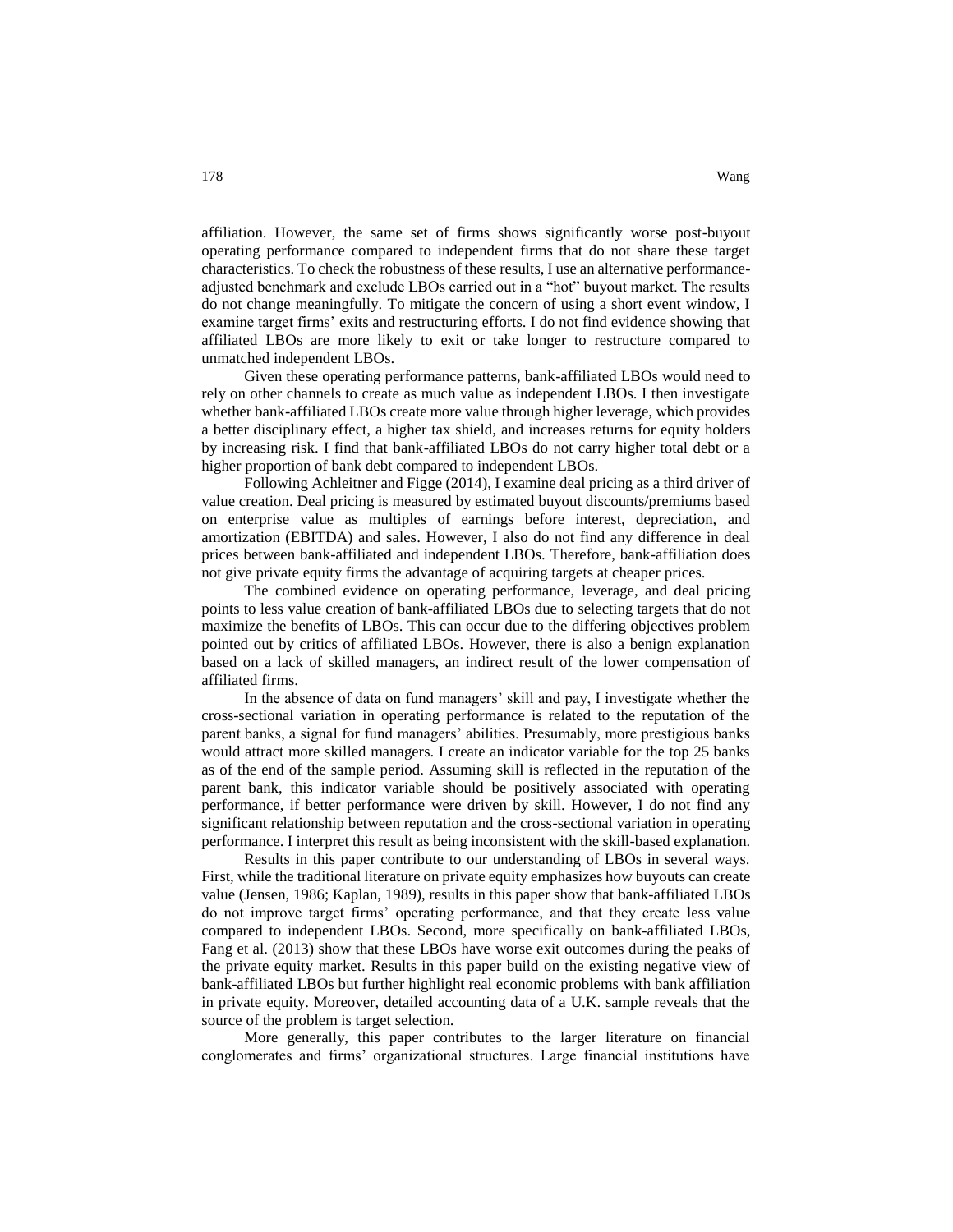attracted much controversy in recent years. Some studies show that financial conglomeration provides benefits (Bodnaruk et al., 2009; Massa and Rehman, 2008); others argue that bank-affiliated mutual funds underperform due to conflicts of interest (Hao and Yan, 2012; Massa, 2003). My results add to the field by suggesting that financial conglomeration does not benefit the private equity industry or the target firms.

This paper proceeds as follows. Section II presents hypothesis development. Section III describes the sample and target characteristics. Section IV presents the empirical results on value creation of bank-affiliated LBOs. Section V concludes.

#### **II. HYPOTHESIS DEVELOPMENT**

The literature generally shows that LBOs, including those in the U.K., create value by improving target firms' post-buyout operating performance (Jensen, 1997; Lehn and Poulsen, 1989; Kaplan, 1989; Smith, 1990; Baker and Montgomery, 1994; Baker and Wruck, 1991; Harris et al., 2005; Weir et al., 2008; Acharya et al., 2013). Following the conventional view of LBOs, one would expect bank-affiliated LBOs continue to improve target firms' post-buyout operating performance and increase firms' efficiency.

However, there are reasons to expect that bank-affiliated LBOs may not create as much value, as being affiliated with a financial conglomerate can change the economics of LBOs. While this close relationship can benefit associated firms (e.g., Massa and Rehman, 2008; Ritter and Zhang, 2007; Bodnaruk et al., 2009; Hellmann et al., 2008; Fang et al., 2013), a parent-subsidiary structure in private equity gives rise to concerns over the stability of the program, the effectiveness of the incentive structure, and consistency of objectives on value maximization (Gompers and Lerner, 1998). Fang et al. (2013) argue that having a bank parent can subject the private equity firm to three differing objectives with negative consequences: the incentive to maximize growth and volatility; making poor investments due to cross-selling opportunities; and, if the deals are financed by parent banks, they face banks' incentive to originate and distribute the debt of their own risky deals. Using a U.S. sample of financing terms and exit outcomes, the authors find that while bank- affiliated LBOs have preferential access to debt, they have worse exit outcomes if they are carried out during peak buyout years.

While exit outcomes may not translate to the economic value of LBOs, the negative view of bank-affiliated LBOs implies that bank-affiliated LBOs may create less value compared to independent LBOs, particularly if they are carried out during peak of the buyout market. This lower value could manifest itself through post-buyout operating performance, leverage changes, and deal pricing, as LBOs create economic value through these channels (Kaplan and Stromberg, 2009).

More importantly, the problems faced by affiliated private equity firms can be characterized as either problems in selecting or managing portfolio companies (Gompers and Lerner, 1998). Bank-affiliated sponsors' differential access to debt, ineffective incentive structure, and different exit incentives, which can result from concerns over program stability, are distortions in managing companies. Thus, if they cause an underperformance, firms' post-buyout operating performance should vary with sponsor affiliation within a set of firms' that share similar pre-buyout characteristics. On the other hand, banks' problems in investment selection (e.g. the incentive to maximize volatility, promote cross-selling opportunities, and distribute their own risky debt) could lead their affiliated firms to identify deals of a different profile. If they select companies that are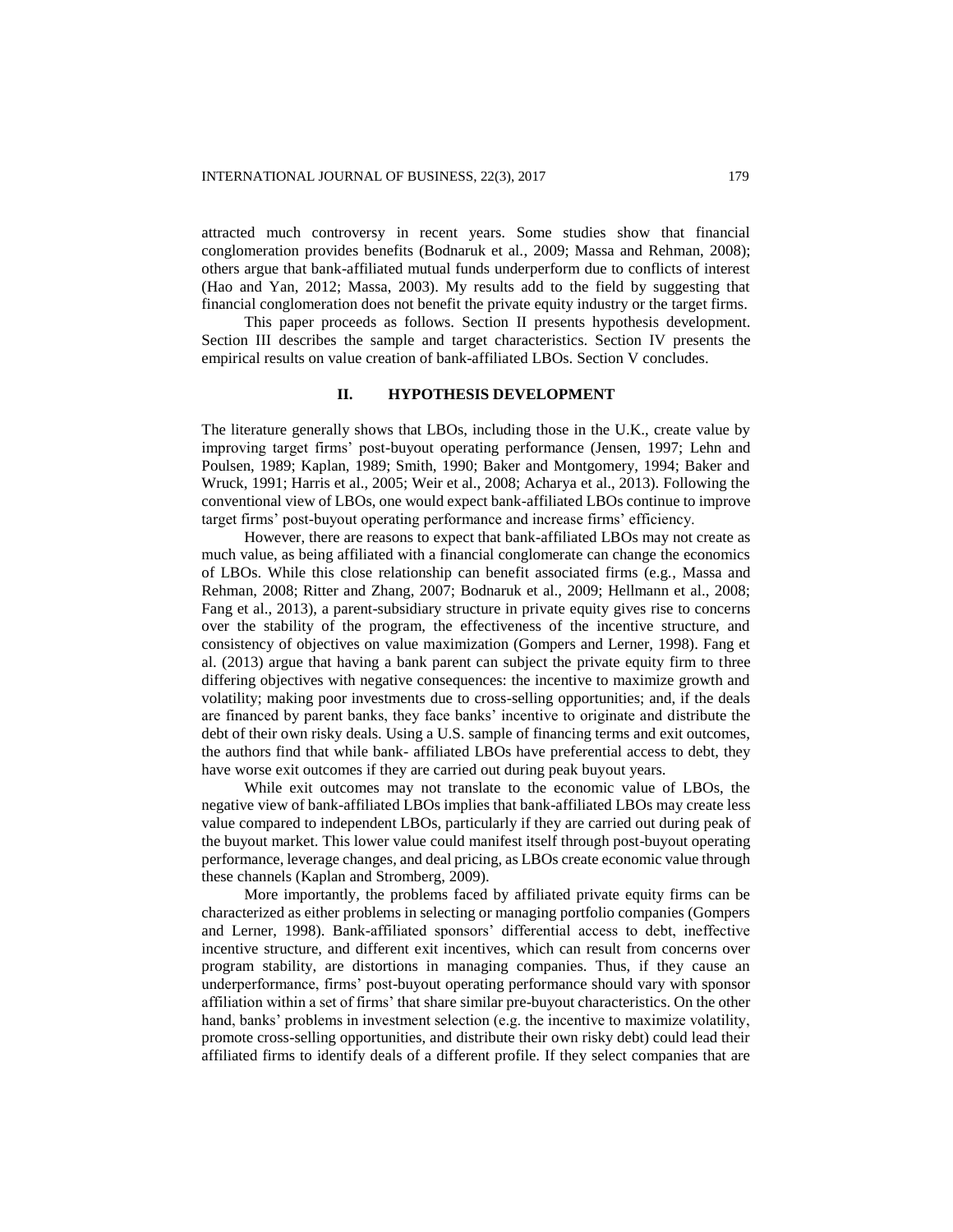not ideal for maximizing operating performance or value creation, then worse postbuyout operating performance should be associated with target characteristics, holding everything else equal. Since the two types of problems (i.e. selection and management) result in different empirical patterns in performance, we can identify the source of any performance difference by investigating target firms' post-buyout operating performance.

### **III. DATA AND SAMPLE STATISTICS**

#### **A. Sample Description**

I base my sample on completed LBOs in the U.K. for two reasons. First, a U.S. sample potentially faces the selection problem, since public data is only available for U.S. firms that subsequently went public or have public debt outstanding. Unlike the U.S. firms, all firms in the U.K. are required to submit annual financial reports. This allows for the collection of detailed accounting data on operating performance changes, instead of relying on noisy measures such as exits. Second, the U.K. has the second most active LBO market in the world, after the U.S., and the U.K. market is still growing in size, making it an ideal source for studying buyouts.

I follow Wang (2012) and Chung (2011) and use Zephyr to identify buyout transactions, <sup>2</sup> because it has better coverage of deals in Europe than SDC does, and it offers better coverage of smaller transactions (LexisNexis). I start with all completed U.K. deals in Zephyr from 1997 to 2007. I choose 2007 as the end of the sample period to avoid potential impact from the recent financial crisis. In addition, Acharya et al. (2013) use a similar sample period, and they argue that this time period is well suited for studying value creation through operational engineering. I drop cases where a stake of less than 50% was acquired. This gives me a total number of 4,652 LBOs. I also eliminate 946 deals with no registration number, and I restrict my cases to private-to-private and public-to-private buyouts<sup>3</sup>, resulting in a total of 1,866 transactions. I further drop 813 deals without identifiable private equity sponsors. I classify a transaction as bankaffiliated (277 deals) if the private equity sponsor is a subsidiary of a bank. If a transaction has multiple sponsors, I classify the transaction as bank-affiliated if at least one of the sponsors is bank-affiliated. Out of the 776 non-bank LBOs, 693 of them are carried out by independent private equity firms. The other 83 non-bank LBOs are dropped from the sample. The initial sample has 970 LBOs carried out by bank-affiliated and independent private equity firms.

I hand-collect firms' accounting information from their annual financial reports. Because target firms' accounting information are often consolidated under a new shell company after the buyout, I identify holding companies from each target firm's annual financial statements. I drop add-on acquisitions and cases where consolidated statements are not available. These include very small target firms and firms whose parents are consolidated outside of the U.K. $4$  Although this process excludes a large number of LBOs from the final sample, unconsolidated accounting information may misrepresent firm performance. The final sample contains 102 bank-affiliated and 207 independent LBOs. The number of LBOs by year in the initial and final sample is presented in Table 1. The large percentage of bank-affiliated private equity firms is evident in this table. The average annual percentage of bank-affiliated LBOs is close to 30% and remains relatively stable over time in both the initial and final sample.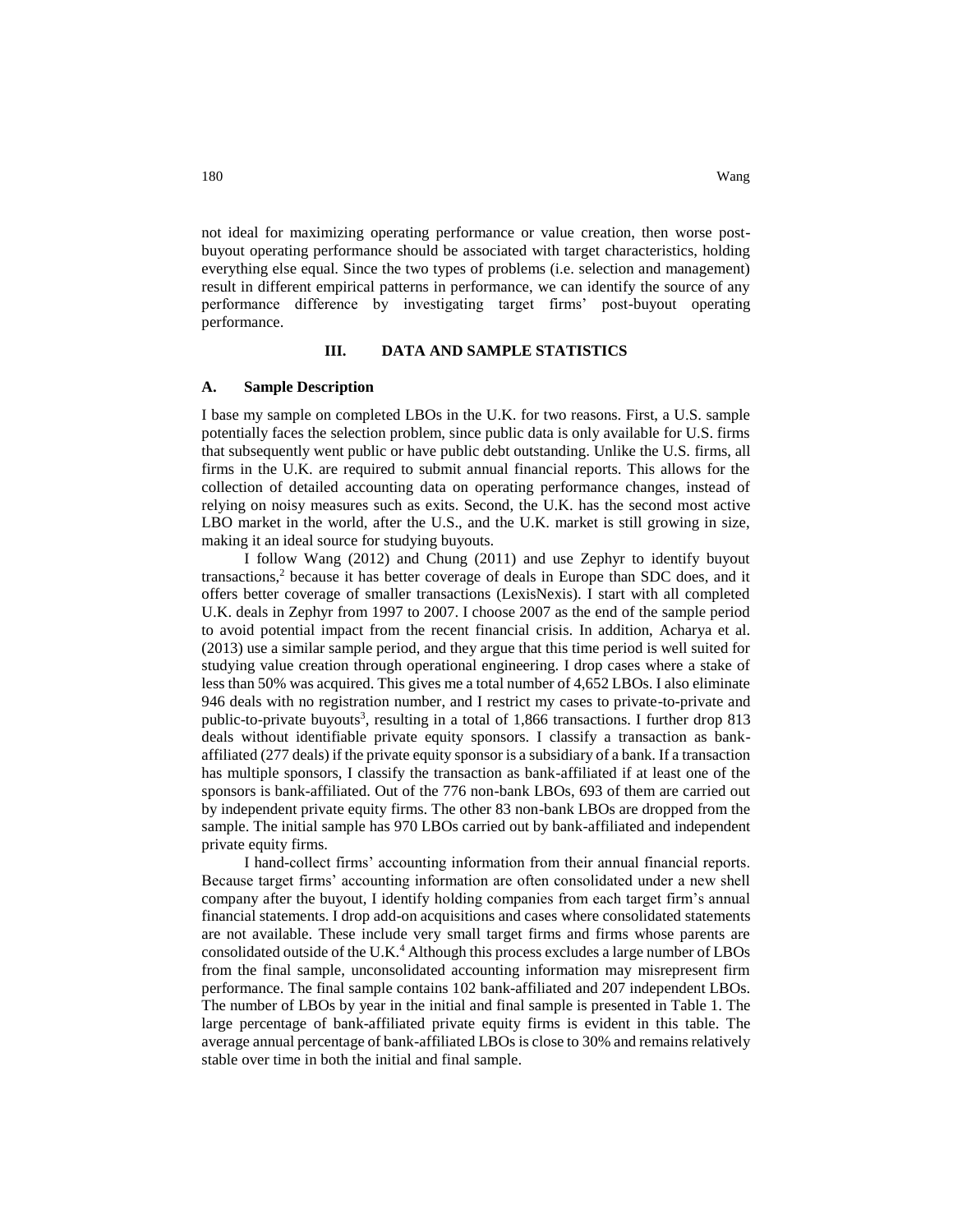#### Bank-affiliated buyouts across time

The table shows the number of bank-affiliated and independent leveraged buyouts (LBOs) identified from Zephyr from 1997 to 2007. A buyout is classified as bank-affiliated if the sponsors is a private equity division or a subsidiary of a bank. Independent buyouts represent the cases where all of the buyout sponsors are independent private equity firms without a parent company. If an LBO has multiple sponsors, the buyout is classified as bank-affiliated if one or more sponsors are affiliated with a bank, otherwise it is classified as an independent LBO. The initial sample is restricted to: 1) target companies in the U.K. and complete cases where a more-than-50% stake was acquired (4,652 deals), 2) target companies with registration numbers (3,706 deals), 3) privateto-private and public-to-private buyouts (1,866 deals), 4) deals with identifiable sponsors (1,053 deals), and only deals sponsored by bank-affiliated or independent private equity firms (970 deals). Panel A shows the number of deals in the initial sample. The final sample shown in Panel B is further restricted to cases where 1) the pre- and post- buyout consolidated financial statements are available, and 2) the buyout is not an add-on acquisition.

| Panel A: Initial Sample |  |  |
|-------------------------|--|--|
|-------------------------|--|--|

| Total<br>Bank-affiliated<br>Independent<br>Buyout year |  |
|--------------------------------------------------------|--|
| 1997<br>44<br>8<br>36                                  |  |
| 1998<br>42<br>28<br>14                                 |  |
| 85<br>1999<br>29<br>56                                 |  |
| 2000<br>62<br>18<br>44                                 |  |
| 75<br>37<br>38<br>2001                                 |  |
| 2002<br>18<br>42<br>60                                 |  |
| 2003<br>80<br>24<br>56                                 |  |
| 2004<br>85<br>108<br>23                                |  |
| 31<br>87<br>2005<br>118                                |  |
| 2006<br>148<br>40<br>108                               |  |
| 35<br>2007<br>48<br>13                                 |  |
| 970<br>277<br>693<br>Total                             |  |

| Panel B: Final Sample |       |                 |             |
|-----------------------|-------|-----------------|-------------|
| Buyout year           | Total | Bank-affiliated | Independent |
| 1997                  | 8     |                 |             |
| 1998                  | 12    | 4               | 8           |
| 1999                  | 15    | 3               | 12          |
| 2000                  | 19    | 8               | 11          |
| 2001                  | 33    | 18              | 15          |
| 2002                  | 19    | 6               | 13          |
| 2003                  | 35    | 13              | 22          |
| 2004                  | 41    | 8               | 33          |
| 2005                  | 47    | 18              | 29          |
| 2006                  | 65    | 19              | 46          |
| 2007                  | 15    | 4               | 11          |
| Total                 | 309   | 102             | 207         |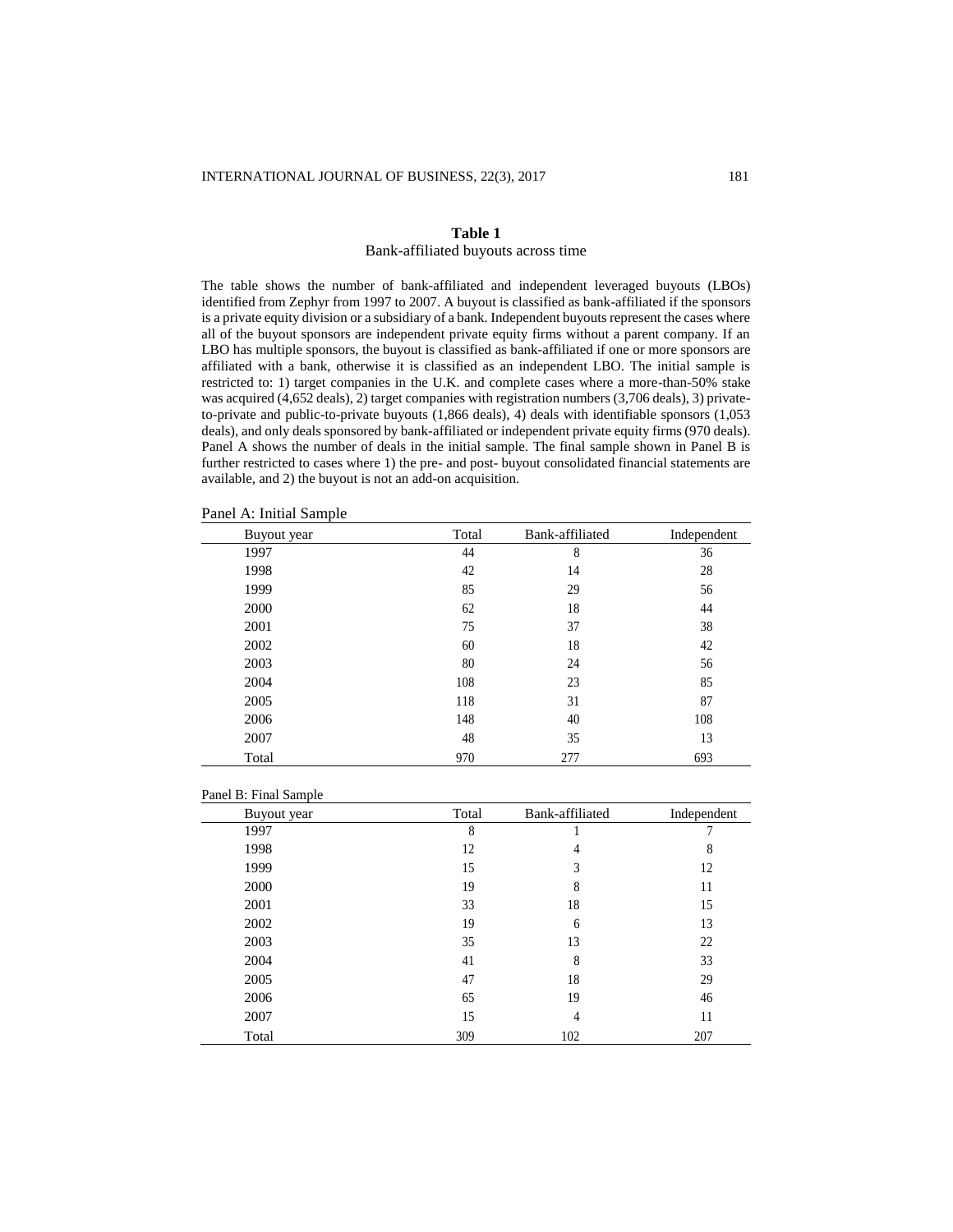For a breakdown of the buyout types in the final sample, Panel A of Table 2 divides the buyouts to public-to-private (Public*)* and private-to-private (Private) deals. Consistent with existing literature, most LBOs, regardless of acquirer affiliation, are buyouts of private firms<sup>5</sup>. Panel B of Table 2 shows deal outcomes by acquirer affiliation. A majority of the deals, both bank-affiliated and independent deals, have not achieved an exit. While IPOs are often considered the most successful exits for LBOs, only close to 1% of both bank-affiliated and independent LBOs exited through IPOs. Across both acquirer affiliations, the most common exit route was acquisition by strategic buyers, followed by secondary buyout.

Due to the small sample size, I use Fama-French's 10 industry classification. Table 3 shows the industry distribution by acquirer affiliation. Compared to independent LBOs, bank-affiliated LBOs have a higher concentration in Manufacturing, Wholesale and Retail, and a lower concentration in HiTech and Business Equipment. The distribution of firms in other industries is similar across acquirer affiliations.

#### **Table 2**

#### Buyout types and outcomes

The table presents the number of LBOs by their types and exit routes across acquirer affiliations and buyout year. In Panel A, buyout types are divided into public-to-private (Public) and privateto-private (Private). In Panel B, IPO shows the number of firms that eventually went public. Acquired and SBO indicate that the target was sold to a strategic buyer and another private equity firm, respectively. Bankruptcy represents the number of firms that eventually filed for bankruptcy, and No Exit shows buyouts that have not reached an exit as of 2010. Buyout types and outcomes for the full sample of LBOs are shown in Table A1 in the Appendix.

|             |        | Bank-affiliated |         |       | Independent |         |
|-------------|--------|-----------------|---------|-------|-------------|---------|
| Buyout year | Total  | Public          | Private | Total | Public      | Private |
| 1997        |        | 0               |         |       | 0           |         |
| 1998        | 4      |                 |         | 8     |             | 8       |
| 1999        | 3      |                 |         | 12    | 8           | 4       |
| 2000        | Ω<br>δ |                 | 6       | 11    |             | 6       |
| 2001        | 18     |                 | 11      | 15    |             | 12      |
| 2002        | 6      |                 | C       | 13    |             | 10      |
| 2003        | 13     | 4               | q       | 22    |             | 15      |
| 2004        | 8      | 0               | 8       | 33    | 3           | 30      |
| 2005        | 18     |                 | 14      | 29    | 6           | 23      |
| 2006        | 19     | ↑               | 17      | 46    | 13          | 33      |
| 2007        | 4      | 2               | 2       | 11    | 4           |         |
| Total       | 102    | 24              | 78      | 207   | 52          | 155     |

Panel A: Deal types across time in the final sample

| Panel B: Deal outcomes |  |
|------------------------|--|
|------------------------|--|

| Affiliation IPO | Acquired                                                                   | SBO | Bankruptcy Other/unknown No exit |                         | Total |
|-----------------|----------------------------------------------------------------------------|-----|----------------------------------|-------------------------|-------|
| Bank            | $1(0.98\%)$ 17 (16.67%) 9 (8.82%) 1 (0.98%) 1 (0.98%)                      |     |                                  | 73 (71.57%) 102 (100%)  |       |
|                 | Independent $2(0.97\%)$ $30(14.49\%)$ $15(7.25\%)$ $3(1.45\%)$ $1(0.46\%)$ |     |                                  | 156 (75.36%) 207 (100%) |       |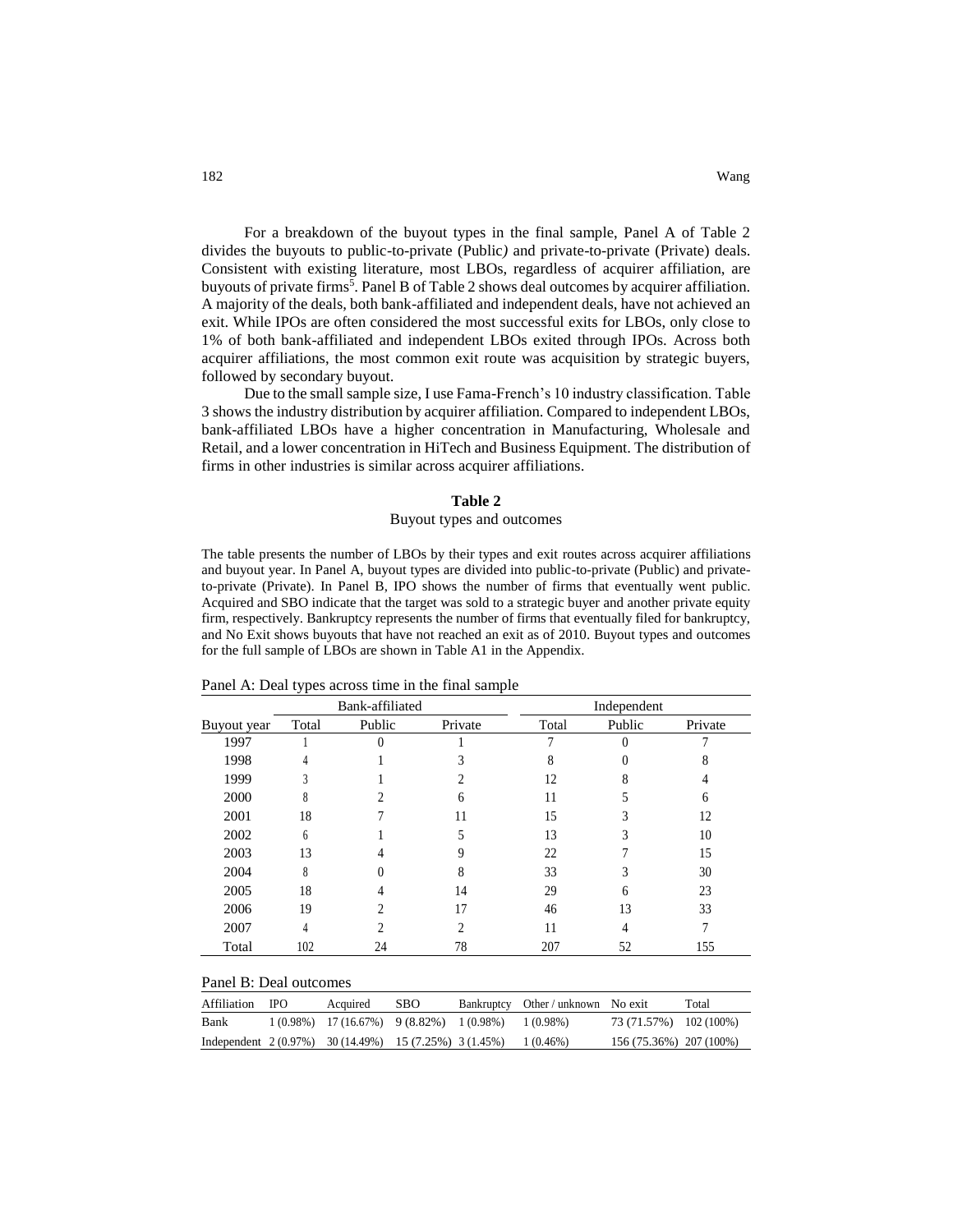#### **Table 3** Target industry distribution

The table shows the number and percentage distribution of target firms in each industry in the final sample. Industries are categorized according to the Fama-French 10 industry classification, based on the target firm's primary business. Others includes firms that operate in mines, construction, building material, transportation, hotels, bus services, entertainment, and finance. Bank-affiliated and Independent deals are defined in Table 1.

| Fama-French 10 Industry                          |          | Bank-affiliated |          | Independent |
|--------------------------------------------------|----------|-----------------|----------|-------------|
| <b>Consumer Nondurables</b>                      | 10       | $(9.8\%)$       | 17       | $(8.21\%)$  |
| <b>Consumer Durables</b>                         | 5        | $(4.9\%)$       | 3        | $(1.45\%)$  |
| Manufacturing                                    | 13       | (12.75%)        | 34       | (16.43%)    |
| Energy, Oil, Gas, and Coal                       | $\Omega$ | $(0\%)$         | $\Omega$ | $(0\%)$     |
| HiTech and Business Equipment                    | 8        | 7.84%           | 17       | 8.21%       |
| Telecom                                          |          | $(0.98\%)$      | 2        | $(0.97\%)$  |
| Wholesale and Retail                             | 29       | (28.43%)        | 37       | (17.87%)    |
| Health, Healthcare, Medical Equipment, and Drugs | $\Omega$ | $(0\%)$         |          | $(3.38\%)$  |
| <b>Utilities</b>                                 |          | $(0.98\%)$      | 3        | $(1.45\%)$  |
| Others                                           | 35       | $(34.31\%)$     | 87       | (42.03%)    |
| Total                                            | 102      | $(100\%)$       | 207      | $(100\%)$   |

To reduce the concern of sample representativeness, the appendix describes deal types, outcomes, and industry distribution of firms in the full sample not restricted to firms with consolidated financial statements. The patterns shown in Tables A1 and A2 are similar to those in the final sample, and therefore should reduce the concern of an unrepresentative sample.

#### **B. Target Characteristics**

In this subsection, I compare the target characteristics of bank-affiliated LBOs with those of independent LBOs. I divide target characteristics into four categories: size, profits, profitability, and liquidity and risk. Table 4 displays the numbers of observations, means, and median values of variables in each category. All variables are measured at one year before the buyout. Due to the small sample size, two-tailed Wilcoxon rank-sum tests are performed to determine whether median values are statistically different.

To measure pre-buyout size, I use both sales and the natural logarithm of total assets. Because the sample includes both public-to-private and private-to-private buyouts, there are considerable differences between the means and medians. Both size measures show that targets of bank-affiliated LBOs are larger firms, compared to targets of independent LBOs.

I use two measures for profits: EBITDA to account for cash flows and earnings to account for returns to investors. I use EBITDA/sales, EBITDA/plant, property, and equipment (PP&E), profit margin, and return on assets (ROA) to measure profitability. Targets of bank-affiliated LBOs have higher profits, consistent with their larger size. However, they do not seem to be significantly more profitable than targets of independent LBOs.

Finally, I examine liquidity and risk of the target firms. Fang et al. (2013) point out that banks may have the incentive to maximize volatility and distribute loans of their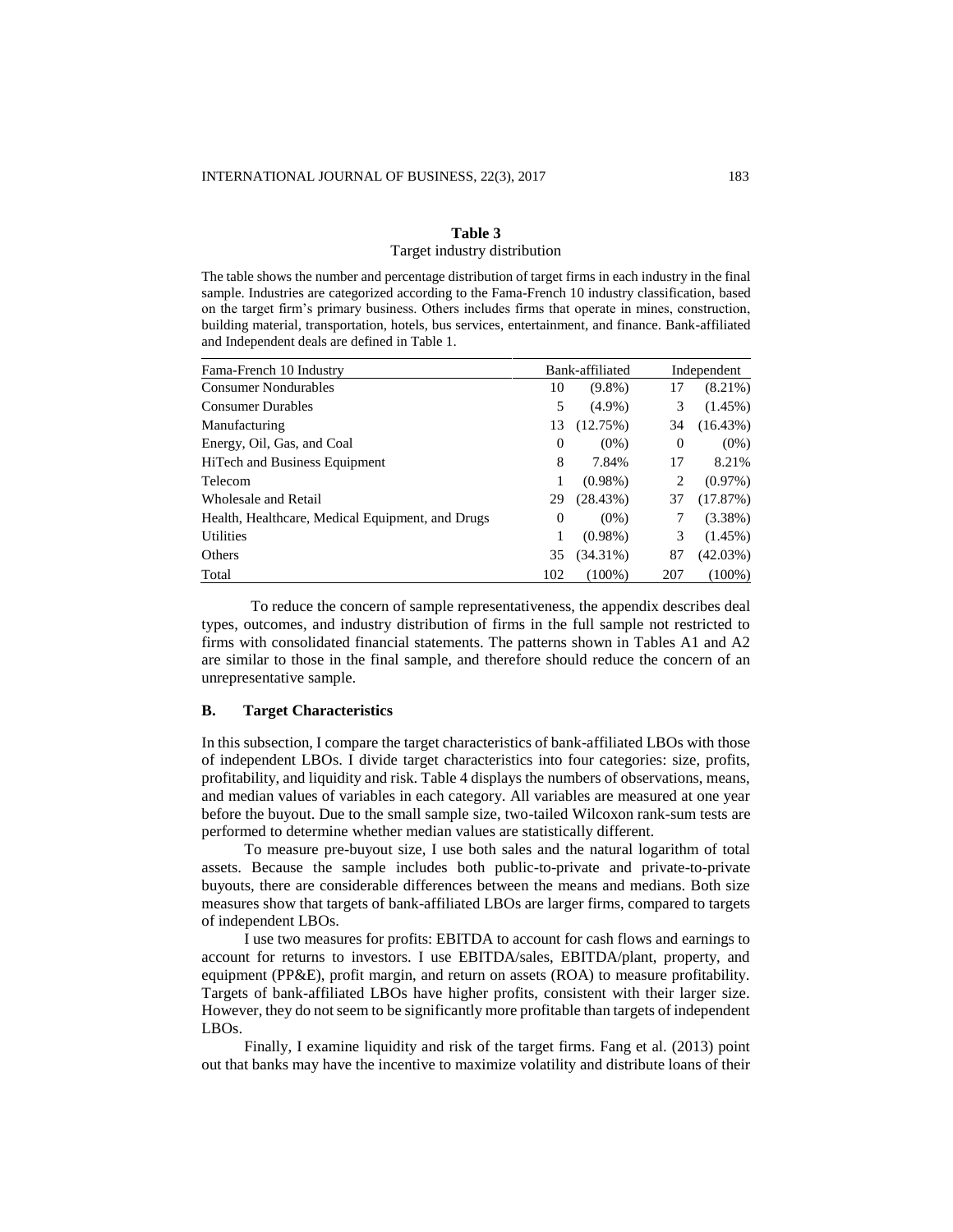risky deals. If so, one would expect the targets of bank-affiliated LBOs to be riskier. In the absence of historical prices for private firms in my sample, I estimate targets' liquidity and risk using current assets/total assets<sup>6</sup>, three-year EBITDA volatility, and three-year EBITDA/sales volatility. There is some evidence showing that targets of bank-affiliated LBOs are more liquid, while three-year EBITDA volatility shows significantly higher risk for these firms.

Since univariate comparisons show some differences between targets of bankaffiliated and independent LBOs, I proceed with regression models to account for macroeconomic conditions and industry-wide changes. I use Probit models to estimate the likelihood of a bank-affiliated LBO conditioning on an LBO taking place. The dependent variable equals one if the buyout is a bank-affiliated buyout, and zero if it is an independent buyout. The control variables include pre-buyout firm characteristics, industry and the overall buyout market conditions. To absorb residual variation related to time trend, all regressions include year dummies. Because the same industry condition enters the equation multiple times whenever firms fall in the same industry, I also cluster standard errors by industry. All firm characteristics listed in Table 4 are tested individually. However, for brevity, I only report estimated results for four variables in Table 5.

#### **Table 4**

#### Pre-buyout target characteristics

The table shows the target characteristics of bank-affiliated and independent LBOs. The number of observations, the means and median values are reported. All acquirer affiliations are defined in Table 1. The means and medians are calculated as of the last full fiscal year before the buyout completion year. Sales, Total assets, EBITDA, and Earnings are measured in £ million. EBITDA volatility and EBITDA/sales volatility are the standard deviation of EBITDA and EBITDA/sales within three years before the buyout, respectively. Two-tailed Wilcoxon rank-sum tests are performed to test whether the median values are significantly different. \*\*\*, \*\*, and \* denote statistical significance at the 1%, 5%, and 10% levels, respectively.

|                                 |     | Bank-affiliated (1) |        | Independent $(2)$ |        |        | Diff      |
|---------------------------------|-----|---------------------|--------|-------------------|--------|--------|-----------|
|                                 | N   | Mean                | Median | N                 | Mean   | Median | $(1-2)$   |
| Size                            |     |                     |        |                   |        |        |           |
| <b>Sales</b>                    | 96  | 200.20              | 31.77  | 187               | 93.26  | 17.67  | $14.1***$ |
| Total assets                    | 102 | 284.55              | 15.99  | 203               | 113.26 | 10.24  | $5.75***$ |
| Profits                         |     |                     |        |                   |        |        |           |
| <b>EBITDA</b>                   | 100 | 16.94               | 3.31   | 189               | 13.45  | 1.73   | $1.58***$ |
| Earnings                        | 100 | 7.32                | 4.58   | 189               | 4.81   | 0.88   | $3.70*$   |
| Profitability                   |     |                     |        |                   |        |        |           |
| <b>EBITDA</b> /sales            | 95  | 1.79                | 0.11   | 183               | 0.12   | 0.10   | 0.01      |
| EBITDA/PP&E                     | 100 | 0.31                | 0.78   | 188               | 2.31   | 0.85   | $-0.07$   |
| Profit margin                   | 95  | 0.09                | 0.05   | 183               | 0.04   | 0.05   | 0.00      |
| <b>ROA</b>                      | 100 | 0.16                | 0.08   | 189               | 0.08   | 0.07   | 0.01      |
| Liquidity and risk              |     |                     |        |                   |        |        |           |
| Current assets/total assets     | 102 | 0.66                | 0.70   | 203               | 0.60   | 0.65   | $0.05*$   |
| <b>EBITDA</b> volatility        | 94  | 3.77                | 1.04   | 184               | 4.99   | 0.56   | $0.48***$ |
| <b>EBITDA</b> /sales volatility | 90  | 0.23                | 0.02   | 172               | 0.05   | 0.03   | $-0.01$   |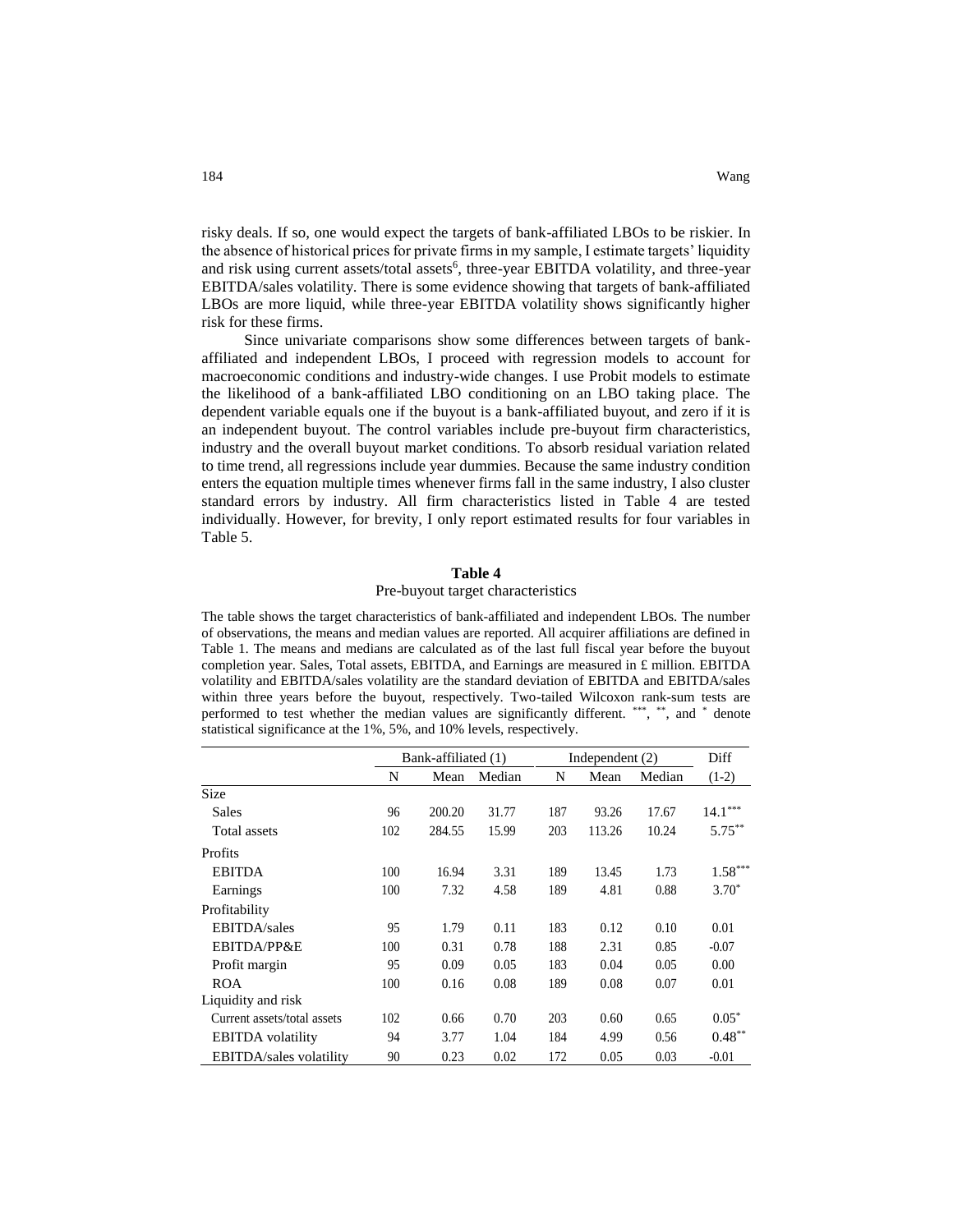#### Conditional probability of a bank-affiliated buyout

The table shows the probability of a firm being a bank-affiliated buyout target, conditional on the firm undergoing an LBO. The dependent variable equals one if the buyout is a bank-affiliated buyout, and zero if the buyout is an independent buyout. Log sales is the natural logarithm of sales at one year before the buyout. Current assets/total assets and EBITDA/sales at one year before the buyout measure firms' liquidity and profitability, respectively. EBITDA volatility is the volatility of EBITDA during the three years prior to the buyout. 1-year Industry sales growth is the 1-year median sales growth of all firms in the same Fama-French 10 industry in the buyout year. Log aggregate PE inflow is the logarithm of the total size of the private equity industry for the buyout completion year. Other variables from Table 4 that are significantly associated with the probability of a bank-affiliated buyout but not reported in this table (to be brief) include the logarithm of total assets, earnings, EBITDA, EBITDA/PP&E, ROA, EBITDA/sales volatility. Year dummies are included in all regressions. Marginal effects are reported. Robust standard errors clustered by industry are in parentheses. \*\*\*, \*\*\*, and \* denote statistical significance at the 1%, 5%, and 10% levels, respectively.

|                              | (1)        | (2)        | (3)        | (4)        | (5)        | (6)         |
|------------------------------|------------|------------|------------|------------|------------|-------------|
| Log sales                    | $0.047***$ |            |            |            |            | $0.096***$  |
|                              | (0.010)    |            |            |            |            | (0.003)     |
| <b>EBITDA</b> /sales         |            | $0.030*$   |            |            |            | $0.051*$    |
|                              |            | (0.016)    |            |            |            | (0.027)     |
| Current assets/total assets  |            |            | $0.216***$ |            |            | $0.395***$  |
|                              |            |            | (0.092)    |            |            | (0.132)     |
| <b>EBITDA</b> volatility     |            |            |            | $-0.001*$  |            | $-0.005***$ |
|                              |            |            |            | (0.001)    |            | (0.001)     |
| 1-year industry sales growth | $0.494*$   | 0.441      | $0.534**$  | $0.484*$   | $0.557***$ | $0.448*$    |
|                              | (0.253)    | (0.279)    | (0.252)    | (0.293)    | (0.261)    | (0.271)     |
| Log aggregate PE inflow      | 0.134      | $-0.006$   | $-0.026$   | $0.169*$   | $-0.009$   | 0.009       |
|                              | (0.095)    | (0.093)    | (0.111)    | (0.091)    | (0.102)    | (0.099)     |
| Year dummies                 | Yes        | <b>Yes</b> | Yes        | <b>Yes</b> | <b>Yes</b> | Yes         |
| Cluster by industry          | Yes        | <b>Yes</b> | <b>Yes</b> | <b>Yes</b> | <b>Yes</b> | Yes         |
| Number of observations       | 283        | 273        | 284        | 273        | 284        | 259         |
| Adjusted $\mathbb{R}^2$      | 0.057      | 0.038      | 0.060      | 0.038      | 0.043      | 0.109       |

Probit regressions reveal further differences in target characteristics<sup>7</sup>. In addition to size, higher profitability is also significantly associated with a higher conditional probability of a bank-affiliated LBO. Moreover, different from what the arguments about banks' incentives to maximize volatility and distribute loans of their risky deals would predict, the evidence shows some support for bank-affiliated LBOs having less risky targets. Both three-year EBITDA volatility and EBITDA/sales volatility (untabulated for brevity) before the buyout are correlated (at the 10% significance level) with a lower probability of a bank-affiliated LBO.

In short, detailed information on firms' pre-buyout characteristics shows that targets of bank-affiliated and independent LBOs are systematically different. This comparison, moreover, is an integral part of the later analysis on value creation.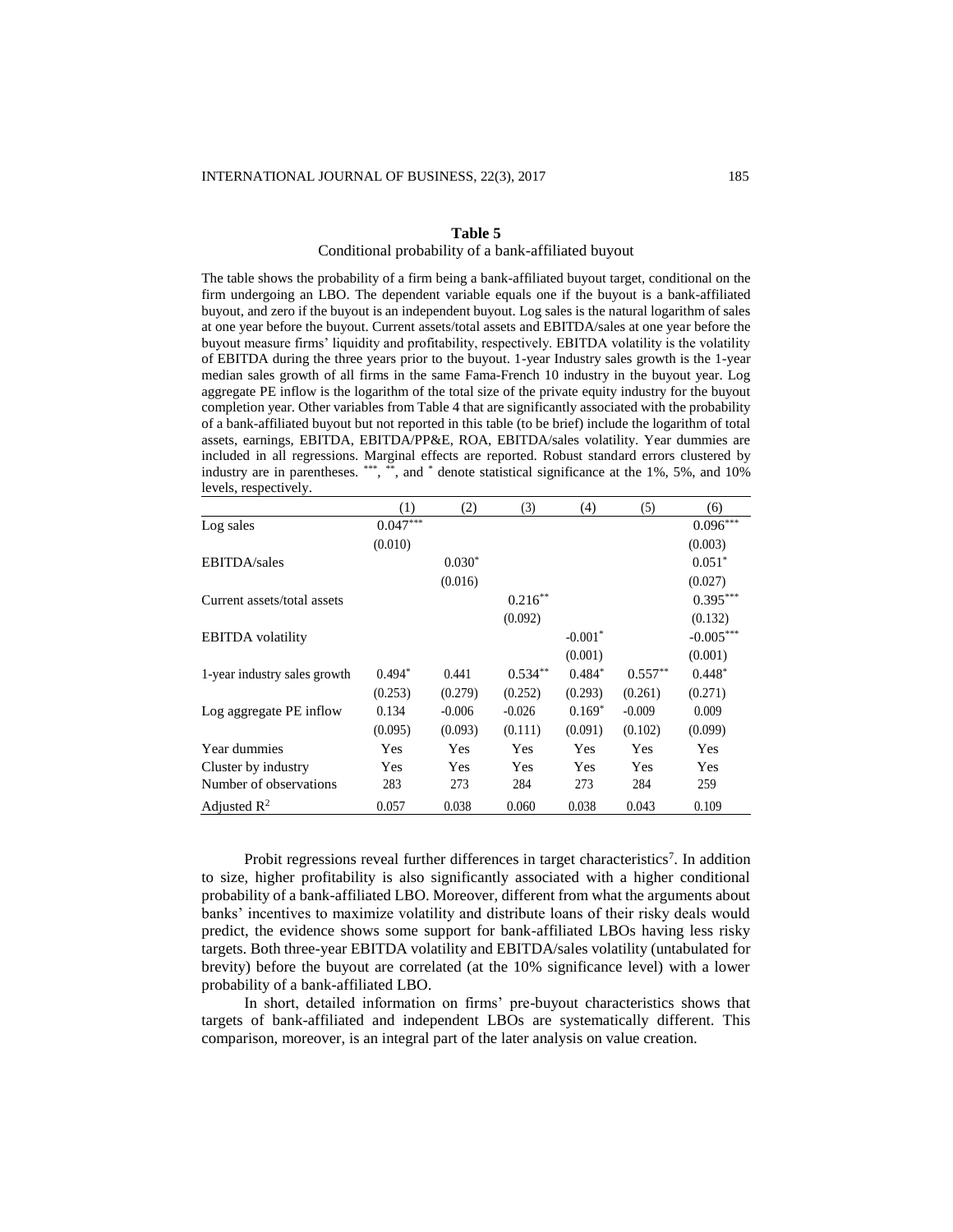#### **IV. VALUE CREATION**

#### **A. Operating Performance**

The empirical evidence generally shows that LBOs create value by improving target firms' operating performance. Therefore, I first examine whether bank-affiliated LBOs have any positive impact on their target firms. To minimize noise from potentially interfering events, I restrict my post-buyout window to three years.

Panel A of Table 6 reports the effect of bank-affiliated LBOs on firms' size, profits, profitability and productivity. Because of accounting write-ups related to mergers and acquisitions, PP&E, instead of total assets, along with sales are used to proxy for size. Profits are measured by EBITDA and earnings. Median percentage changes from year i before the buyout to year j after it are reported. Wilcoxon rank-sum tests are performed to determine whether the median percentage changes are significantly different from zero. To account for industry-wide shocks and offer a direct comparison with the classic literature on post-buyout operating performance, I follow prior studies and adjust performance changes by subtracting industry median values.

#### **Table 6**

#### The effect of bank-affiliated buyouts on target firms

The table presents the median percentage changes in the targets' operating performance from year i before the buyout to year j after it. Industry-adjusted changes are computed by subtracting the corresponding industry median from each variable. Industry medians are based on all firms in the U.K. in the same Fama-French 10 industry classfication. Panel A reports operating performance changes from two years before the buyout to three years after it. Panel B presents results with sales and PP&E fixed at their levels at one year prior to the buyout. Wilcoxon rank-sum tests are performed to test whether the changes are significantly different from zero. \*, \*\*, and \*\*\* denote statistical significance at the 10%, 5%, and 1% levels, respectively.

Panel A: Operating performance changes from year i to year j

| 01<br>Variable                  | $-2$ to $-1$ | $-1$ to $+1$  | $-1$ to $+2$  | $-1$ to $+3$   |
|---------------------------------|--------------|---------------|---------------|----------------|
| Size                            |              |               |               |                |
| Tangible Fixed Assets (PP&E)    |              |               |               |                |
| Median change                   | $6.2\%$ ***  | $1.3\%$ *     | 3.8%          | $-17.2%$       |
| Industry-adjusted median change | $0.6\%$      | $-4.0\%$      | $-2.10%$      | $-11.9%$       |
| Sales                           |              |               |               |                |
| Median change                   | $14.6\%$ *** | 15.3%***      | $16.5%$ **    | 6.5%           |
| Industry-adjusted median change | $18.0\%$ *** | 17.7%**       | 14.6%         | 13.9%          |
| Profits                         |              |               |               |                |
| <b>EBITDA</b>                   |              |               |               |                |
| Median change                   | $16.8\%$ *** | 7.6%          | 13.5%         | $-19.0%$       |
| Industry-adjusted median change | 16.9%***     | 11.2%         | 14.1%         | $-18.7%$       |
| Earnings                        |              |               |               |                |
| Median change                   | $20.0\%$ *** | $-93.5%$ ***  | $-95.9\%$ *** | $-107.7\%$ *** |
| Industry-adjusted median change | 21.7%***     | $-94.4\%$ *** | $-72.5\%$ *** | $-134.5%$ ***  |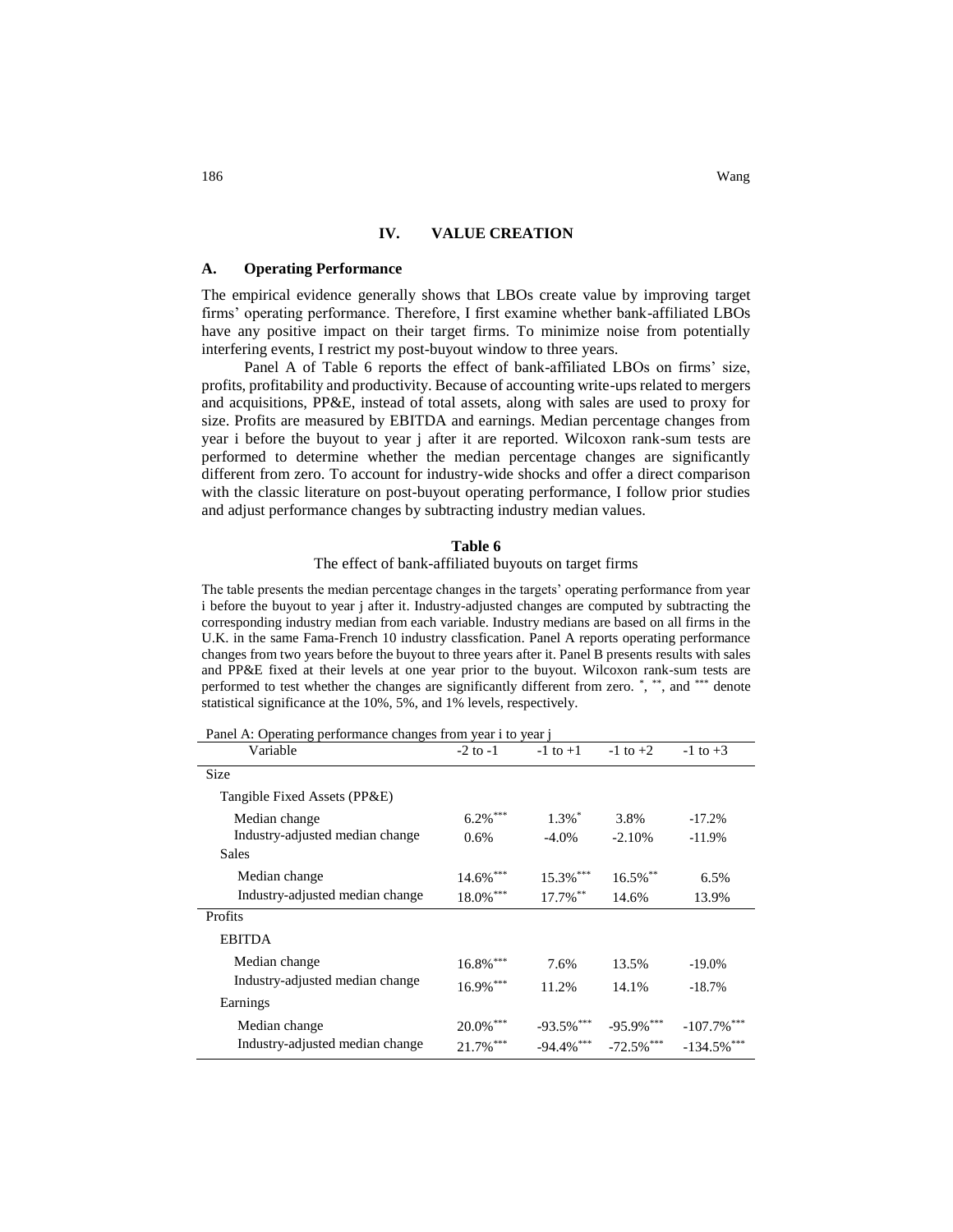| Profitability                                                     |                                               |                                                    |                                                   |                                          |
|-------------------------------------------------------------------|-----------------------------------------------|----------------------------------------------------|---------------------------------------------------|------------------------------------------|
| <b>EBITDA/Sales</b>                                               |                                               |                                                    |                                                   |                                          |
| Median change<br>Industry-adjusted median change<br>Profit Margin | $0.4\%$<br>0.1%                               | $-1.6\%$ ***<br>$-3.3\%$ ***                       | $-1.0\%$ <sup>*</sup><br>$-1.9\%$ <sup>*</sup>    | $-3.7\%$ **<br>-6.4%***                  |
| Median change<br>Industry-adjusted median change                  | 0.3%<br>$0.2\%$ <sup>*</sup>                  | $-5.1\%$ <sup>***</sup><br>$-5.3\%$ <sup>***</sup> | $-5.6\%$ <sup>***</sup><br>$-4.4\%$ ***           | $-5.7\%$ <sup>****</sup><br>$-5.4\%$ *** |
| EBITDA/PP&E                                                       |                                               |                                                    |                                                   |                                          |
| Median change<br>Industry-adjusted median change                  | $3.3\%$ <sup>**</sup><br>$2.5\%$ <sup>*</sup> | $-8.30\%$<br>$-20.7\%$ <sup>**</sup>               | $-11.0\%$ <sup>**</sup><br>$-11.8\%$ <sup>*</sup> | $-20.0\%$ **<br>$-40.6\%$ **             |

Panel B: profitability and productivity changes with fixed firm size

| I and D. profitability and productivity changes with fixed fifth size |                       |                              |  |  |
|-----------------------------------------------------------------------|-----------------------|------------------------------|--|--|
| Variable                                                              | $-1$ to $+2$          | $-1$ to $+3$                 |  |  |
| <b>EBITDA/Sales</b>                                                   |                       |                              |  |  |
| Median change                                                         | 0.9%                  | $-2.2\%$                     |  |  |
| Industry-adjusted median change                                       | $-0.7\%$ <sup>*</sup> | $-2.8\%$ <sup>**</sup>       |  |  |
| Profit Margin                                                         |                       |                              |  |  |
| Median change                                                         | $-5.8\%$ ***          | $-5.0\%$ ***<br>$-4.2\%$ *** |  |  |
| Industry-adjusted median change                                       | $-3.3\%$ ***          |                              |  |  |
| EBITDA/PP&E                                                           |                       |                              |  |  |
| Median change                                                         | 10.5%                 | $-14.3\%$                    |  |  |
| Industry-adjusted median change                                       | 0.8%                  | $-5.2\%$                     |  |  |
|                                                                       |                       |                              |  |  |

Industry-adjusted size and EBITDA do not show much significant change. The significant drop in earnings in all three years after the buyout is due to a combination of a lack of significant improvements in operating cash flows and high interest payments from increase leveraged after the buyout.

I do not find bank-affiliated target firms to be more profitable or productive after the buyout either. EBITDA/sales and profit margin both show a significant decline for all three years after the buyout. Changes in EBITDA/PP&E further show that the productivity of firms' tangible assets decreased significantly.

One possible explanation for the observed deterioration in efficiency and productivity is that the pattern is mechanically driven by changes in firm size. To address this issue, I fix sales and PP&E at their levels at one year before the buyout. The results are reported in Panel B of Table 6. While the magnitude of the performance changes decreases, industry-adjusted changes in EBITDA/sales and profit margin continue to show significant drops. Therefore, the declines in efficiency and productivity are not entirely driven by a larger size. Another potential concern is survivorship bias. If successful firms exit before the end of the event window, the results could be biased downward. Therefore, I exclude all firms that have exited. If survivorship bias were the cause of the observed drops in operating performance, I would expect to find a bigger performance drop after excluding exited deals. However, the results (table untabulated) show a similar magnitude in operating performance changes.

Contrary to what would be expected of LBO targets based on previous literature, including U.K. findings, all results here show that bank-affiliated LBOs fail to create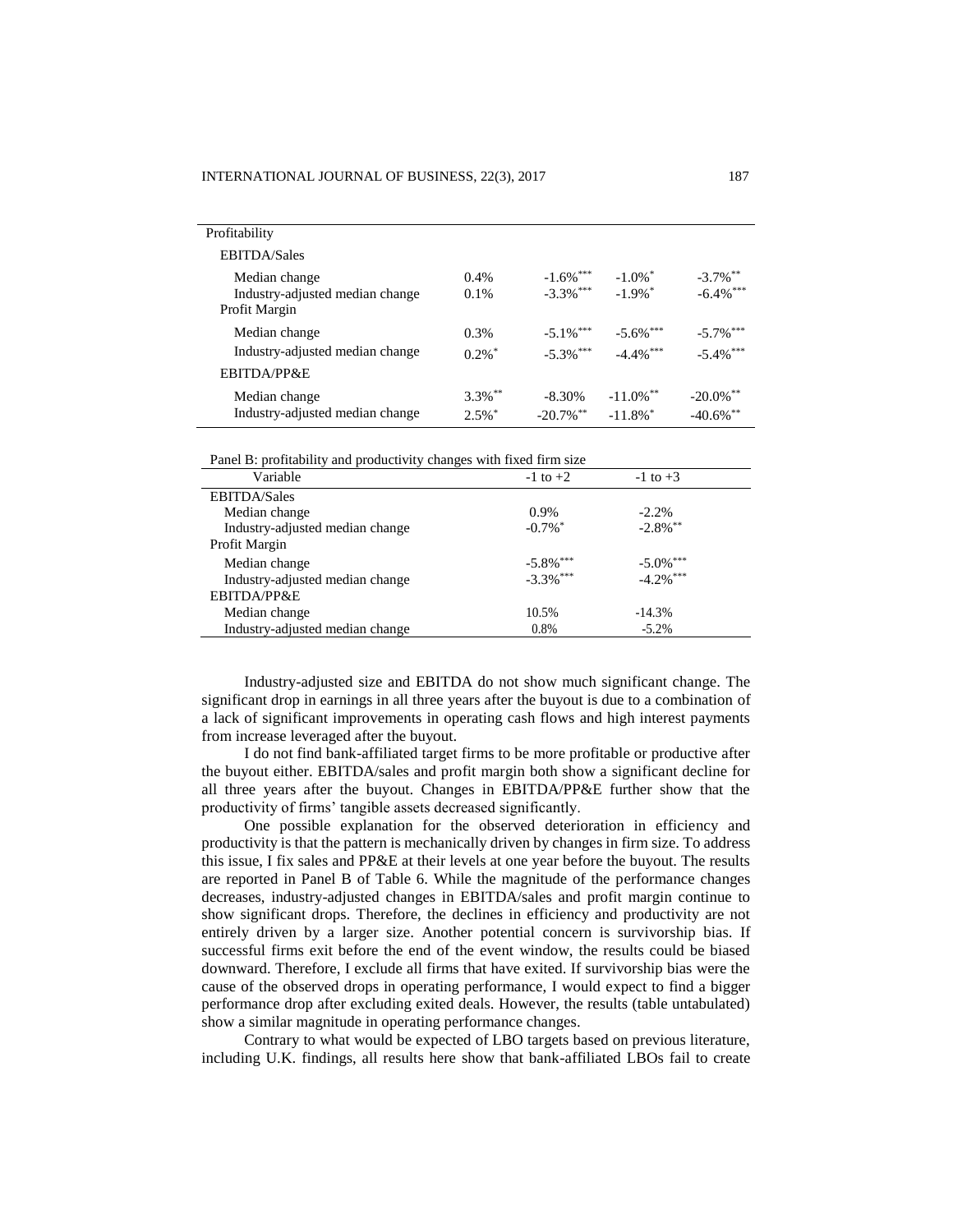post-buyout operating performance gains. Based on these results and the existing view of these LBOs, we should expect bank-affiliated buyouts to show worse operating performance compared to independent LBOs. Furthermore, this underperformance could be either due to distortions in either selecting or managing companies.

To better disentangle these two sources of problems, I match bank-affiliated LBOs to independent LBOs using a one-on-one propensity score matching (PSM) process based on observable firm characteristics and industry classification. All firm characteristics that are associated with a significantly higher/lower conditional probability of bank-affiliated LBOs, as determined from Probit regressions in Section 3, are included in the matching criteria. This process identifies 89 targets of independent LBOs that are the most similar to targets of bank-affiliated LBOs in the sample. T-tests of the mean values and Wilcoxon tests of the median values of the matched firms show that the matching yields good results (i.e., a close match). The results are reported in Panel A of Table 7.

Panel B of Table 7 then reports regression results comparing operating performance changes of bank-affiliated LBOs to those of their matched independent LBOs. To account for industry-wide changes, all profitability and productivity measures are industry-adjusted. The dependent variables are industry-adjusted EBITDA/sales, EBITDA/PP&E, and profit margin in levels and changes. The levels are computed as of three years after the buyout; the changes are computed as the percentage changes from one year before the buyout to three years after it. The natural logarithm of the firm's tangible assets in the third year after the buyout is used as a proxy for firm size. Guo et al. (2011) show that leverage is an important factor in explaining post-buyout operating

#### **Table 7**

#### Operating performance changes of propensity score matched sample

The table reports operating performance comparisons based on a propensity score matched sample. Using target firms' industry classification and pre-buyout characteristics, a one-on-one nearest neighborhood propensity score matching is used to find independent LBOs that are similar to bankaffiliated LBOs. All pre-buyout firm characteristics that are found to be systematically different between bank-affiliated and independent LBOs are used for the matching. This process matches 89 independent LBOs that are closest to bank-affiliated LBOs. Panel A reports an assessment of the quality of the matching. Both t-tests and Wilcoxon rank-sum tests are performed to determine whether the mean and median values of the matched groups are significantly different. All variables are defined in previous tables. Panel B reports the comparison of operating performance changes based on the matched sample. The independent variables in Columns 1, 3, and 5 are firms' industryadjusted operating performance three years after the buyout. The independent variables in Columns 2, 4, and 6 are industry-adjusted operating performance changes from one year before the buyout to three years after it. Bank-affiliated is an indicator variable that equals one if the buyout is bankaffiliated, and zero if it is a matched independent LBO. Board size is the number of directors three years after the buyout. The Public-to-private indicator equals one if the target of the buyout is a public corporation and zero if it is private. Club PE is also an indicator variable that equals one if the buyout is sponsored by a consortium of private equity firms, and zero otherwise. Except for Pre-buyout EBITDA/sales volatility, all pre-buyout firm characteristics are measured at one year before the buyout. Pre-buyout EBITDA/sales volatility is the three-year EBITDA/sales volatility leading up to the buyout. Year fixed effects are included in all regressions. Robust standard errors are reported in parentheses. \*\*\*, \*\*\*, and \* denote statistical significance at the 1%, 5%, and 10% levels, respectively.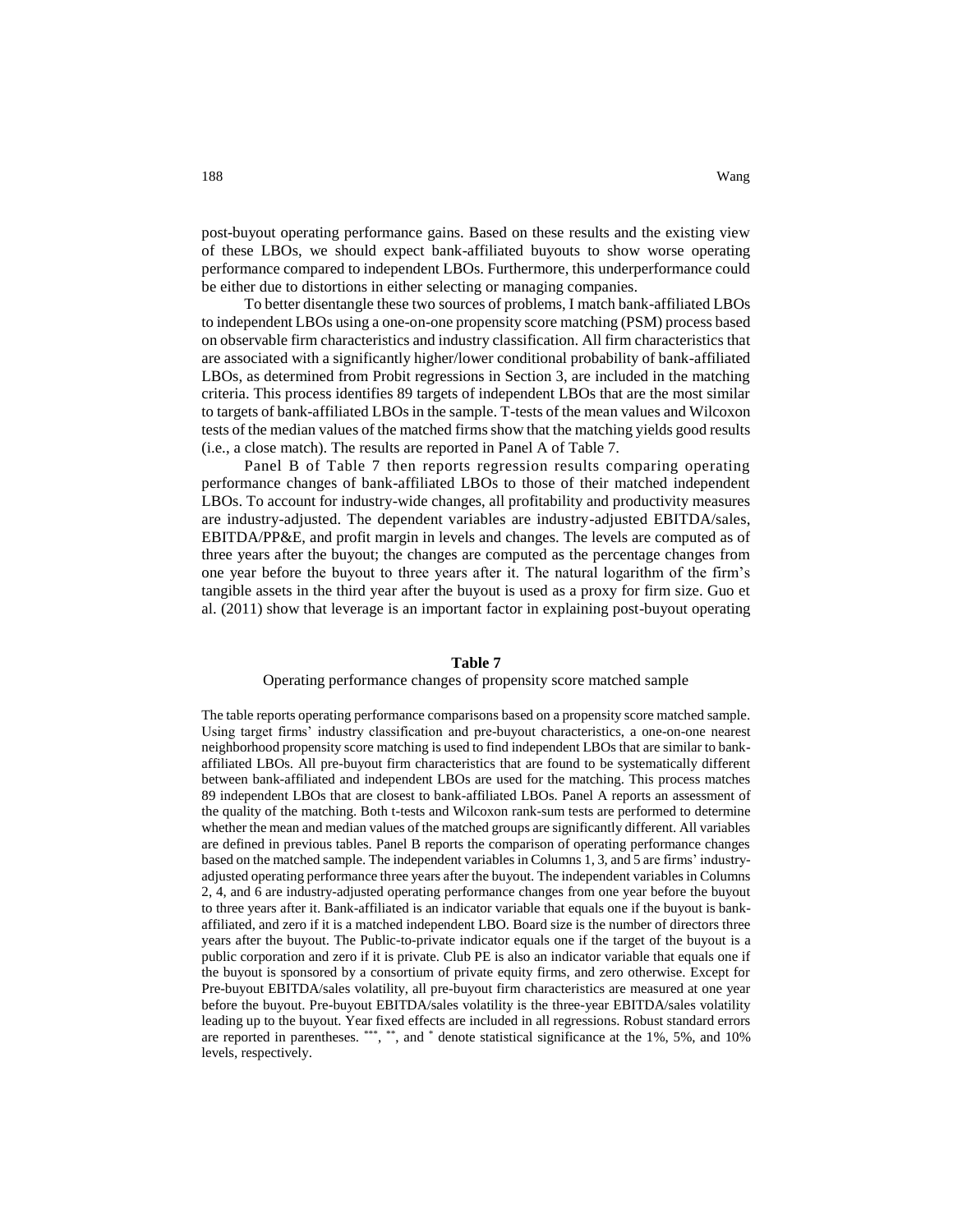|                          | Bank-affiliated (1) |        |       | Independent $(2)$<br>Mean |                 | Median          |
|--------------------------|---------------------|--------|-------|---------------------------|-----------------|-----------------|
| Matching Variable        | Mean                | Median | Mean  | Median                    | Diff<br>$(1-2)$ | Diff<br>$(1-2)$ |
| Fama-French 10           |                     |        |       |                           |                 |                 |
| industry                 | 8.03                | 10.00  | 8.24  | 10.00                     | $-0.21$         | 0.00            |
| Log sales                | 3.76                | 3.59   | 3.70  | 3.48                      | 0.06            | 0.12            |
| Log total assets         | 3.32                | 2.96   | 3.09  | 2.80                      | 0.23            | 0.15            |
| <b>EBITDA</b>            | 18.88               | 3.68   | 14.79 | 3.66                      | 4.09            | 0.02            |
| Earnings                 | 8.21                | 1.67   | 6.01  | 1.53                      | 2.20            | 0.14            |
| <b>EBITDA</b> /sales     | 0.28                | 0.12   | 0.13  | 0.10                      | 0.15            | 0.01            |
| <b>ROA</b>               | 0.09                | 0.08   | 0.10  | 0.08                      | $-0.01$         | 0.00            |
| Current asset/total      |                     |        |       |                           |                 |                 |
| asset                    | 0.71                | 0.70   | 0.66  | 0.65                      | 0.05            | 0.05            |
| <b>EBITDA</b> volatility | 3.97                | 1.11   | 3.70  | 0.79                      | 0.27            | 0.32            |
| <b>EBITDA</b> /sales     |                     |        |       |                           |                 |                 |
| volatility               | 0.24                | 0.02   | 0.04  | 0.02                      | 0.20            | 0.00            |

Panel A. Assessing the quality of matching

# Panel B. Industry-adjusted operating performance

|                        | (1)        | (2)            | (3)           | (4)        | (5)        | (6)             |
|------------------------|------------|----------------|---------------|------------|------------|-----------------|
| Dependent              | EBITDA/    | EBITDA/        | <b>EBITDA</b> | EBITDA/    | Profit     | Profit          |
| variable:              | sales      | sales $\Delta$ | PP&E          | PP&E Δ     | Margin     | Margin $\Delta$ |
| Bank-affiliated        | 0.026      | 0.073          | 0.049         | 0.299      | $0.036*$   | 0.093           |
|                        | (0.020)    | (0.055)        | (0.124)       | (0.260)    | (0.021)    | (0.057)         |
| Log PP&E               | 0.016      | 0.051          | $-0.081$      | $-0.283**$ | 0.010      | 0.036           |
|                        | (0.010)    | (0.031)        | (0.082)       | (0.119)    | (0.010)    | (0.031)         |
| Pre-buyout             | $-0.016$   | $-0.031$       | $-0.009$      | 0.133      | $-0.022*$  | $-0.048$        |
| leverage               | (0.012)    | (0.030)        | (0.097)       | (0.161)    | (0.013)    | (0.033)         |
| Leverage change        | $-0.002$   | $-0.004$       | 0.009         | 0.010      | $-0.002$   | $-0.005$        |
|                        | (0.002)    | (0.005)        | (0.016)       | (0.018)    | (0.002)    | (0.005)         |
| Board size             | $0.012*$   | $0.037*$       | 0.046         | 0.045      | $0.013*$   | $0.040*$        |
|                        | (0.006)    | (0.020)        | (0.036)       | (0.058)    | (0.007)    | (0.021)         |
| Public-to-private      | 0.011      | 0.118          | $-0.256$      | $-0.387$   | 0.001      | 0.093           |
| indicator              | (0.051)    | (0.167)        | (0.172)       | (0.321)    | (0.053)    | (0.176)         |
| Club PE                | $-0.061$   | $-0.252$       | $-0.022$      | 0.157      | $-0.053$   | $-0.221$        |
|                        | (0.068)    | (0.217)        | (0.176)       | (0.402)    | (0.071)    | (0.220)         |
| Pre-buyout             |            |                |               |            |            |                 |
| EBITDA/sales           | $-0.159**$ | 0.493          | $-0.063***$   | 0.331      | $-0.203$   | 0.040           |
| volatility             | (0.067)    | (0.750)        | (0.024)       | (2.701)    | (0.127)    | (0.936)         |
| Pre-buyout             | 0.462      | $-1.471$       |               |            |            |                 |
| <b>EBITDA</b> /sales   | (0.298)    | (0.945)        |               |            |            |                 |
| Pre-buyout             |            |                | $0.093***$    | 0.000      |            |                 |
| <b>EBITDA/PP&amp;E</b> |            |                | (0.014)       | (0.135)    |            |                 |
| Pre-buyout profit      |            |                |               |            | $-0.112$   | $-1.527**$      |
| Margin                 |            |                |               |            | (0.229)    | (0.767)         |
| Intercept              | $0.333*$   | 0.720          | $1.139***$    | 0.905      | $0.692***$ | $-0.194$        |
|                        | (0.186)    | (0.541)        | (0.334)       | (0.617)    | (0.098)    | (0.328)         |
| Year fixed effect      | Yes        | Yes            | Yes           | Yes        | Yes        | Yes             |
| # of observations      | 143        | 142            | 136           | 110        | 143        | 142             |
| Adjusted $R^2$         | 0.435      | 0.350          | 0.254         | 0.179      | 0.146      | 0.288           |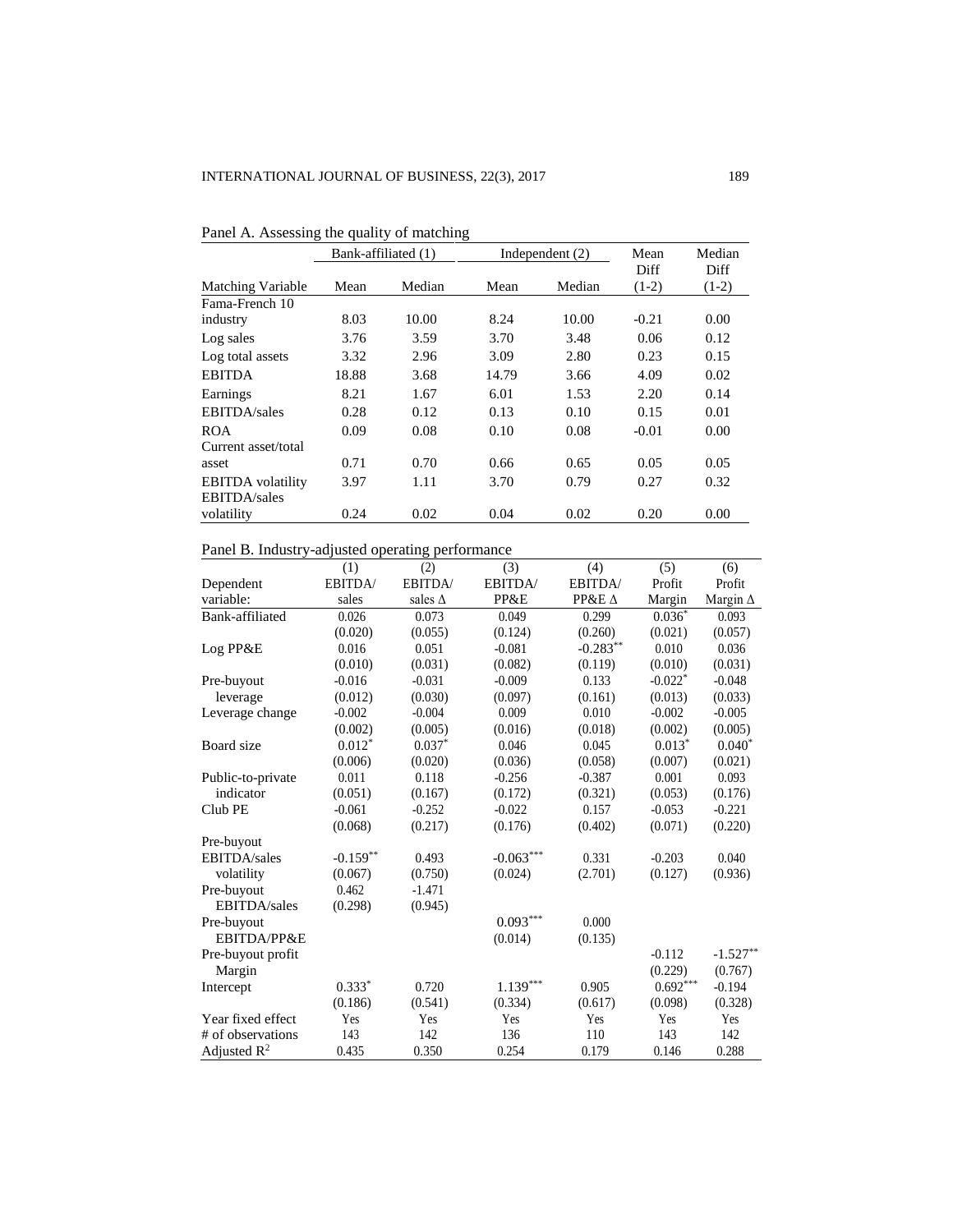performance, so I control for the level of leverage at one full year before the buyout and the percentage changes in leverage. I also use indicator variables for club deals and public-to-private deals. To proxy for post-buyout governance and monitoring, I control for the size of the board after the buyout<sup>8</sup>. To account for pre-buyout risk, I include prebuyout three-year EBITDA/sales volatility as an independent variable. All regressions also use buyout-year fixed effects to account for time variation.

The indicator variable Bank-affiliated equals one if the buyout is sponsored by a bank-affiliated private equity firm, and zero if it is a matched independent LBO. If bankaffiliated LBOs have worse post-buyout operating performance compared to their matched independent counterparts, the coefficient for this indicator variable should be negative. However, the results do not support this hypothesis<sup>9</sup>. In all regressions, the coefficient estimate is positive, but it is not significant except for one.

Other variables that seem to be associated with post-buyout operating performance include board size, pre-buyout risk, and pre-buyout profitability. A larger board, which is a rough proxy for better post-buyout monitoring, is positively associated with EBITDA/sales and profit margin changes. The results are significant at the 10% level. Lower pre-buyout firm risk and higher pre-buyout operating performance also show some association with greater operating performance improvements.

The results in Table 7 indicate that given similar pre-buyout characteristics, targets of bank-affiliated and independent LBOs do not show any difference in post-buyout operating performance. In other words, this suggests that potential distortions in managing investments do not cause bank-affiliated LBOs to have a worse effect on operating performance. However, this comparison cannot draw any conclusion on problems in investment selection. One way to test for the selection problem is to compare post-buyout operating performance of bank-affiliated LBO targets with those of unmatched independent LBOs. Alternatively, to improve the statistical power of the test, we can compare all firms that share the same target characteristics as bank-affiliated LBOs to the rest of the unmatched independent LBOs.

I create a new indicator variable, Bank-affiliated and similar firms, that equals one if the buy-out is either a bank-affiliated LBO or a matched independent LBO, and zero if the buyout is an unmatched independent LBO. I run the same regressions as those reported in Table 7 but with the full sample of LBOs. Results are reported in Table 8. This table shows that all firms that share similar characteristics as the targets of bankaffiliated LBOs have worse post-buyout operating performance. Except for Column (3), the coefficient for Bank-affiliated and similar firms is negative and significant in all regressions. The estimate is also economically large. The target characteristics of bankaffiliated LBOs are associated with approximately 10% lower EBITDA/sales and profit margin, and a 35.7% lower EBITDA/PP&E change from one year before the buyout.

Table 8 also reveals that having more debt before the buyout and higher percentage changes in debt are both associated with a better post-buyout operating performance. Prebuyout profitability and productivity also affect post-buyout EBITDA/sales, EBITDA/PP&E, and changes in profit margin. The better the pre-buyout performance, the less room there is for post-buyout improvements. Similar to Chung (2011), I find that private-to-private buyouts are also associated with lower operating performance gains.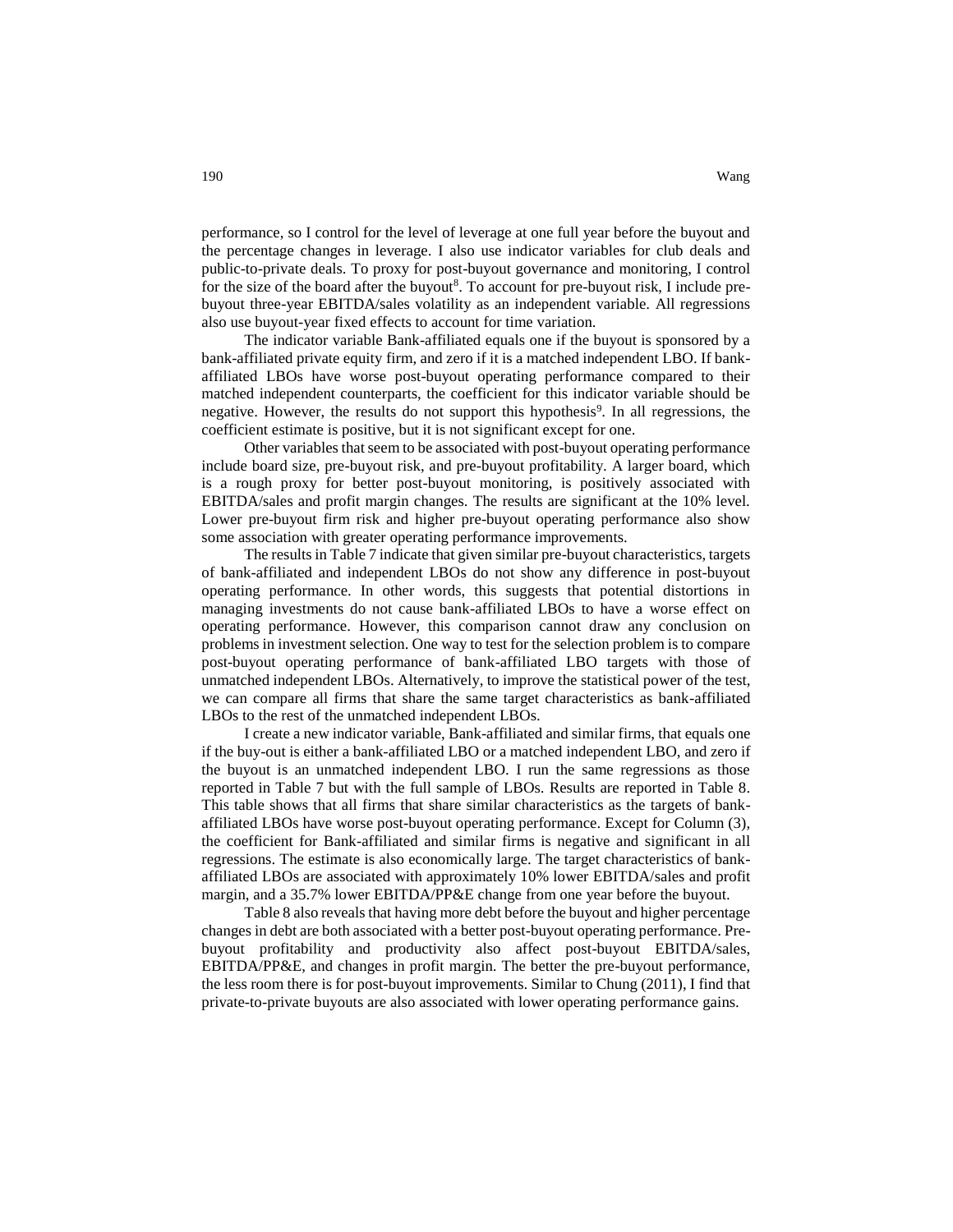# Operating performance of bank-affiliated and similar LBOs vs. unmatched independent LBOs

The table shows comparisons of firms' industry-adjusted operating performance three years after the LBO. The full sample of bank-affiliated and independent LBOs, both matched and unmatched, is used. Columns 1, 3, and 5 report comparisons of operating performance in levels. Columns 2, 4, and 6 report comparison results based on the percentage changes from one year before the buyout to three years after it. Bank-affiliated and similar firms is an indicator variable that equals one if the buyout is a bank-affiliated or PSM matched independent buyout. All other variables are defined in Table 7. Year fixed effects are included in all regressions. Robust standard errors are in parentheses. \*, \*\*, and \*\*\* denote statistical significance at the 10%, 5%, and 1% levels, respectively.

|                         | (1)         | (2)            | (3)           | (4)         | (5)         | (6)             |
|-------------------------|-------------|----------------|---------------|-------------|-------------|-----------------|
|                         | EBITDA/     | <b>EBITDA</b>  | <b>EBITDA</b> | EBITDA/     | Profit      | Profit          |
| Dependent variable:     | sales       | sales $\Delta$ | PP&E          | PP&E Δ      | Margin      | Margin $\Delta$ |
| Bank-affiliated and     |             |                |               |             |             |                 |
| similar firms           | $-0.097***$ | $-0.079**$     | $-0.178$      | $-0.357**$  | $-0.097***$ | $-0.083**$      |
|                         | (0.031)     | (0.034)        | (0.176)       | (0.180)     | (0.037)     | (0.041)         |
| Log PP&E                | $-0.044*$   | $-0.051*$      | $-0.497***$   | $-0.575***$ | $-0.048*$   | $-0.048$        |
|                         | (0.023)     | (0.026)        | (0.077)       | (0.083)     | (0.026)     | (0.029)         |
| Pre-buyout leverage     | $0.073**$   | $0.085***$     | $0.344***$    | $0.399***$  | 0.068       | 0.070           |
|                         | (0.036)     | (0.040)        | (0.104)       | (0.112)     | (0.043)     | (0.047)         |
| Leverage change         | $0.008***$  | $0.007***$     | $0.029***$    | $0.040***$  | $0.004***$  | $0.003***$      |
|                         | (0.002)     | (0.002)        | (0.007)       | (0.006)     | (0.001)     | (0.001)         |
| Board size              | 0.004       | 0.001          | $0.099**$     | 0.067       | 0.005       | 0.008           |
|                         | (0.006)     | (0.008)        | (0.044)       | (0.041)     | (0.008)     | (0.009)         |
| Public-to-private       | $-0.057*$   | $-0.072*$      | $-0.245$      | $-0.322$    | $-0.049$    | $-0.096*$       |
| indicator               | (0.030)     | (0.040)        | (0.200)       | (0.236)     | (0.042)     | (0.055)         |
| Club PE                 | $-0.094$    | $-0.089$       | $-0.043$      | 0.099       | $-0.083$    | $-0.023$        |
|                         | (0.058)     | (0.096)        | (0.292)       | (0.610)     | (0.070)     | (0.112)         |
| Pre-buyout EBITDA/      | $0.554***$  | $-0.352$       | 0.048         | $-2.665$    | 0.253       | $-1.045$        |
| sales volatility        | (0.126)     | (0.624)        | (0.031)       | (2.396)     | (0.249)     | (0.862)         |
| Pre-buyout EBITDA/      | $-0.123***$ | $-0.303$       |               |             |             |                 |
| <b>Sales</b>            | (0.036)     | (0.312)        |               |             |             |                 |
| Pre-buyout EBITDA/      |             |                | $0.004*$      | $-0.012$    |             |                 |
| PP&E                    |             |                | (0.002)       | (0.008)     |             |                 |
| Pre-buyout profit       |             |                |               |             | $-0.452$    | $-1.105*$       |
| margin                  |             |                |               |             | (0.449)     | (0.618)         |
| Intercept               | $-0.027$    | $-0.013$       | 0.239         | 0.224       | $-0.004$    | 0.037           |
|                         | (0.066)     | (0.077)        | (0.299)       | (0.511)     | (0.074)     | (0.079)         |
| Year fixed effect       | Yes         | Yes            | Yes           | Yes         | Yes         | Yes             |
| Number of               |             |                |               |             |             |                 |
| observations            | 222         | 221            | 204           | 166         | 222         | 220             |
| Adjusted $\mathbb{R}^2$ | 0.358       | 0.214          | 0.436         | 0.471       | 0.176       | 0.206           |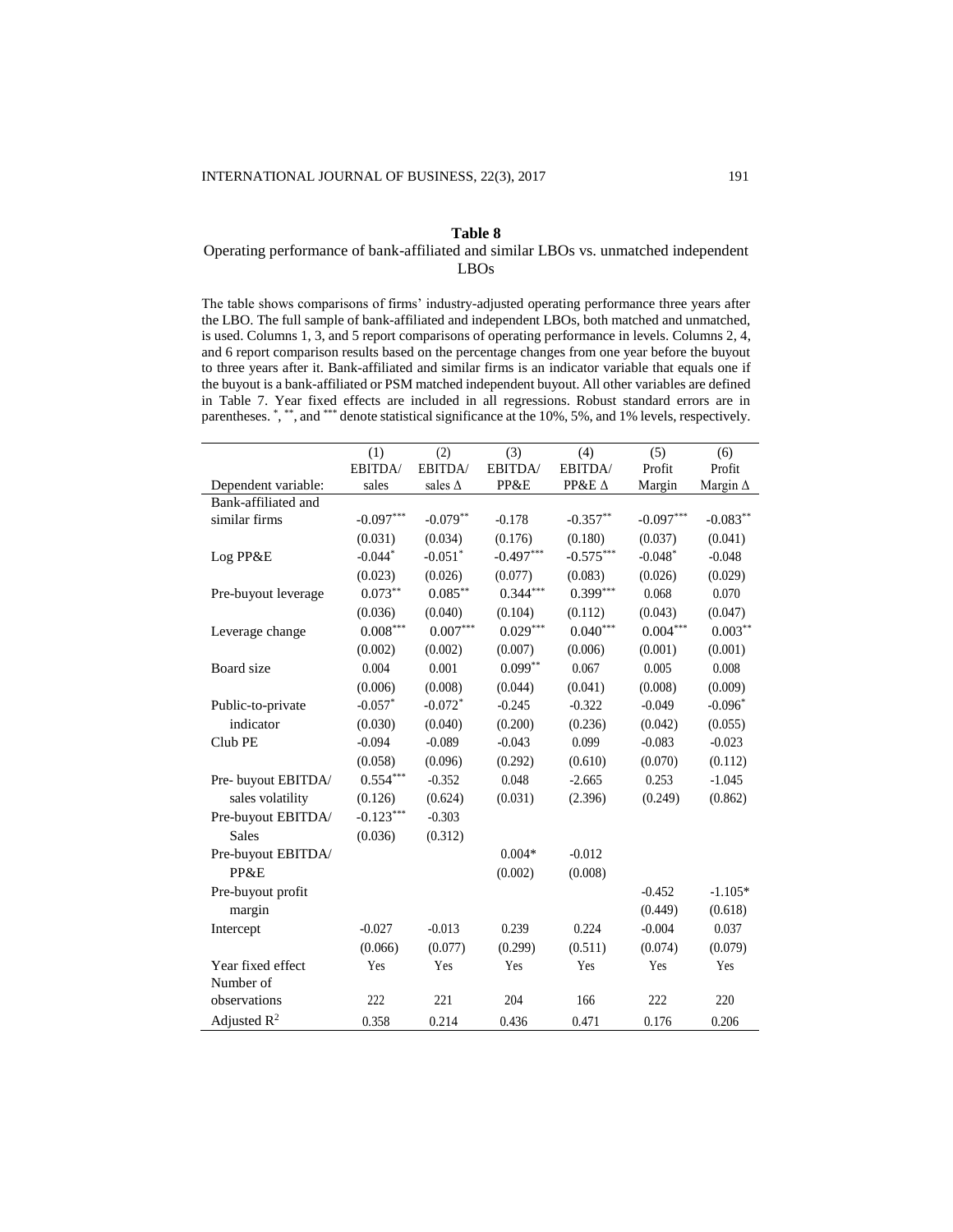Overall, the combined evidence indicates that bank-affiliated LBOs select target companies that are fundamentally different, and this target selection ultimately leads to an underperformance of bank-affiliated LBOs. At first glance, this result seems to be at odds with the nature of the target characteristics, as bank-affiliated LBOs acquire larger and more profitable firms with less volatile cash flows. Compared to the universe of all firms, established low risk firms are the prototype of "good" LBO candidates. However, better pre-buyout operating performance is associated with less post-buyout operating performance gains, since there is less room for improvements.

#### **B. Leverage and Deal Pricing**

Worse operating performance does not necessarily indicate less value creation overall. In this section, I start with the question of whether bank-affiliated LBOs create more value through higher leverage. To measure leverage, I use total debt/PP&E and bank debt/total debt. Since the sample is not restricted to the syndicated loan market, the variables are measured at one year after the buyout.

Table 9 reports regression results predicting target firms' post-buyout leverage for the matched bank-affiliated and independent LBOs as well as the full sample of LBOs. In Columns (1) and (2) under Matched sample, Bank-affiliated is an indicator variable that equals one if the buyout is a bank-affiliated LBO, and zero if it is a PSM matched independent LBO. In Columns (3) and (4) under Full sample, Bank and similar firms equals one if the buyout is either bank-affiliated or a matched independent LBO, and zero if it is an unmatched independent LBO. Other independent variables include firm size, profitability, club deals indicator, and pre-buyout debt level. Firm size is measured by the natural logarithm of firms' sales, and profitability is measured by EBITDA/PP&E. Following Axelson et al. (2013), I also control for debt market condition measured by leveraged loans spread in the buyout year. All regressions include buyout year fixed effects and industry fixed effects, and all standard errors are clustered by year.

The results show that targets of bank-affiliated LBOs do not have higher leverage measured by total debt/PP&E. In fact, the coefficient estimate is negative although not significant for the matched sample. In terms of the type of debt, bank-affiliated LBOs and similar firms also do not show a higher proportion of bank debt either.

I then turn to the question of whether bank-affiliated LBOs create more value through deal pricing. To measure deal pricing, I follow the "comparable industry transaction method" described in Kaplan and Ruback (1995) and Officer et al. (2010) and use buyout discounts/premiums based on enterprise value as multiples of EBITDA (EV/EBITDA) and sales (EV/sales).

Table 10 reports regression comparisons of buyout discounts/premiums. To better account for firm characteristics and market conditions, I control for firm size, EBITDA one-year growth prior to the buyout, club deals indicator, debt ratio, and high-yield market interest rates. Standard errors are clustered by year. The results show that bankaffiliated LBOs are not priced differently compared to independent LBOs nor to similar independent LBOs.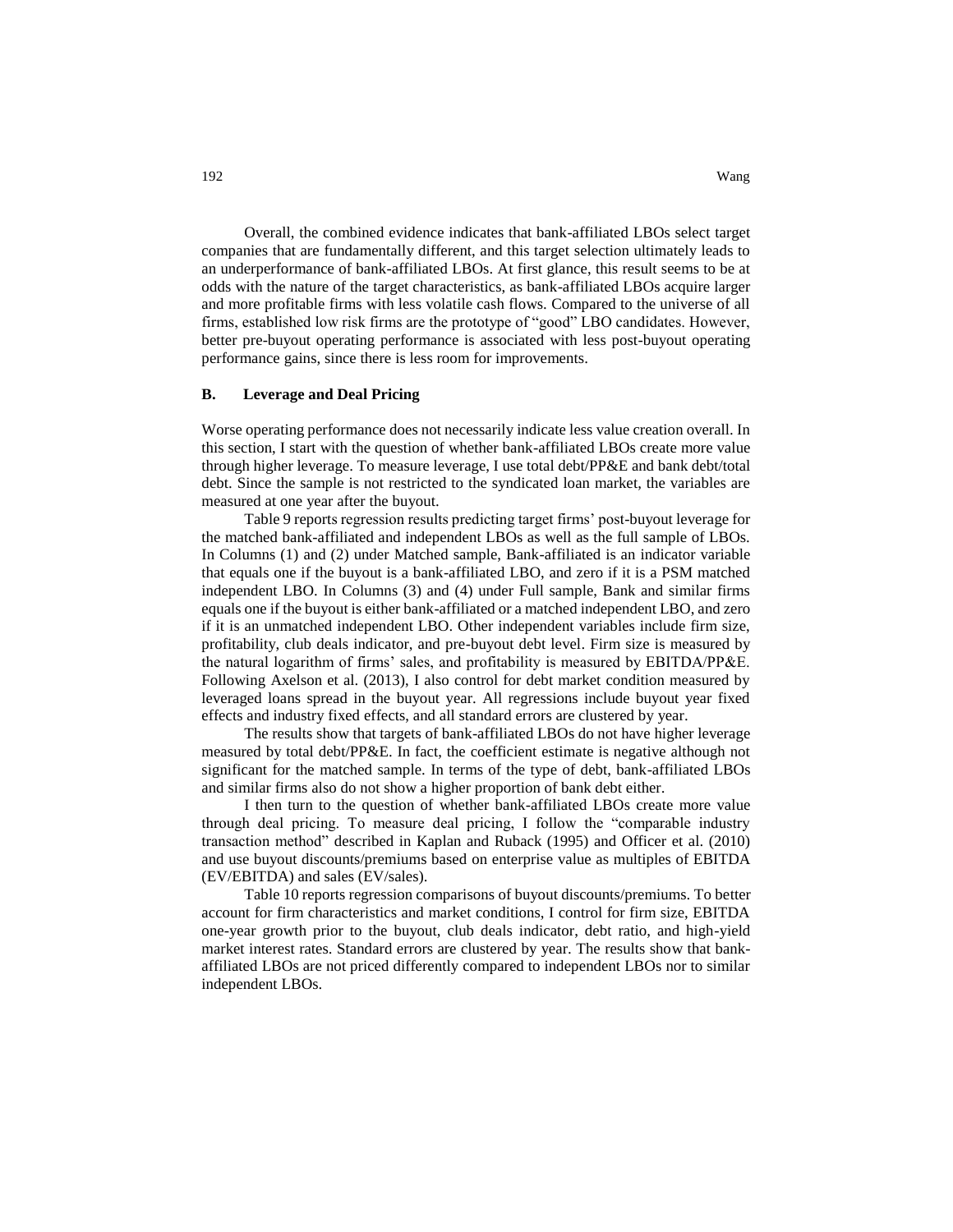# Post-buyout leverage comparisons

The table compares post-buyout leverage of bank-affiliated and independent LBOs. Pre- and postbuyout leverage is measured at one full fiscal year before and after the buyout, respectively. The dependent variable in each regression is a measure of debt at one full fiscal year after the buyout. Matched sample reports results for the matched sample of bank-affiliated and independent LBOs. The indicator variable Bank-affiliated equals one if the buyout is bank-affiliated, and zero if it is a matched independent buyout. Full sample presents results comparing bank-affiliated and similar firms with the rest of the unmatched independent LBOs. Bank and similar firms equals one if the buyout is either bank-affiliated or a PSM matched independent buyout, and zero if it is an unmatched independent buyout. Leveraged loans spread is the difference between the high-yield rate and the six-month LIBOR rate in the buyout year. All other variables are defined in previous tables. Robust standard errors clustered by year are reported in parentheses. \*\*\*, \*\*, and \* denote statistical significance at the 1, 5, and 10 percent levels, respectively.

|                            | Matched sample<br>Full sample |                        |             |                        |
|----------------------------|-------------------------------|------------------------|-------------|------------------------|
|                            | (1)                           | (2)                    | (3)         | (4)                    |
|                            | Total                         | <b>Bank Debt/Total</b> | Total       | <b>Bank Debt/Total</b> |
| Dependent variable:        | Debt/PP&E                     | Debt                   | Debt/PP&E   | Debt                   |
| Bank-affiliated/Bank and   |                               |                        |             |                        |
| similar firms              | $-0.101$                      | 0.052                  | 0.124       | 0.036                  |
|                            | (0.156)                       | (0.034)                | (0.175)     | (0.034)                |
| Log sales                  | $-0.166$ **                   | 0.023                  | $-0.187$    | 0.012                  |
|                            | (0.055)                       | (0.014)                | (0.104)     | (0.015)                |
| EBITDA/PP&E                | $0.065***$                    | 0.002                  | 0.035       | $0.003***$             |
|                            | (0.024)                       | (0.003)                | (0.022)     | (0.001)                |
| Club deals                 | $-0.132$                      | $-0.051$               | 0.162       | $-0.023$               |
|                            | (0.256)                       | (0.093)                | (0.455)     | (0.050)                |
| Leveraged loans spread     | $-0.790***$                   | $-0.001$               | $-0.896***$ | $0.077***$             |
|                            | (0.108)                       | (0.036)                | (0.094)     | (0.015)                |
| Pre-buyout total debt/PP&E | $0.029***$                    |                        | 0.007       |                        |
|                            | (0.007)                       |                        | (0.006)     |                        |
| Pre-buyout bank debt/total |                               |                        |             |                        |
| debt                       |                               | $0.185*$               |             | $0.191*$               |
|                            |                               | (0.093)                |             | (0.092)                |
| Year fixed effect          | Yes                           | Yes                    | Yes         | Yes                    |
| Industry fixed effect      | Yes                           | Yes                    | Yes         | Yes                    |
| Cluster by year            | Yes                           | Yes                    | Yes         | Yes                    |
| Number of observations     | 159                           | 159                    | 243         | 244                    |
| Adjusted $\mathbb{R}^2$    | 0.319                         | 0.047                  | 0.254       | 0.075                  |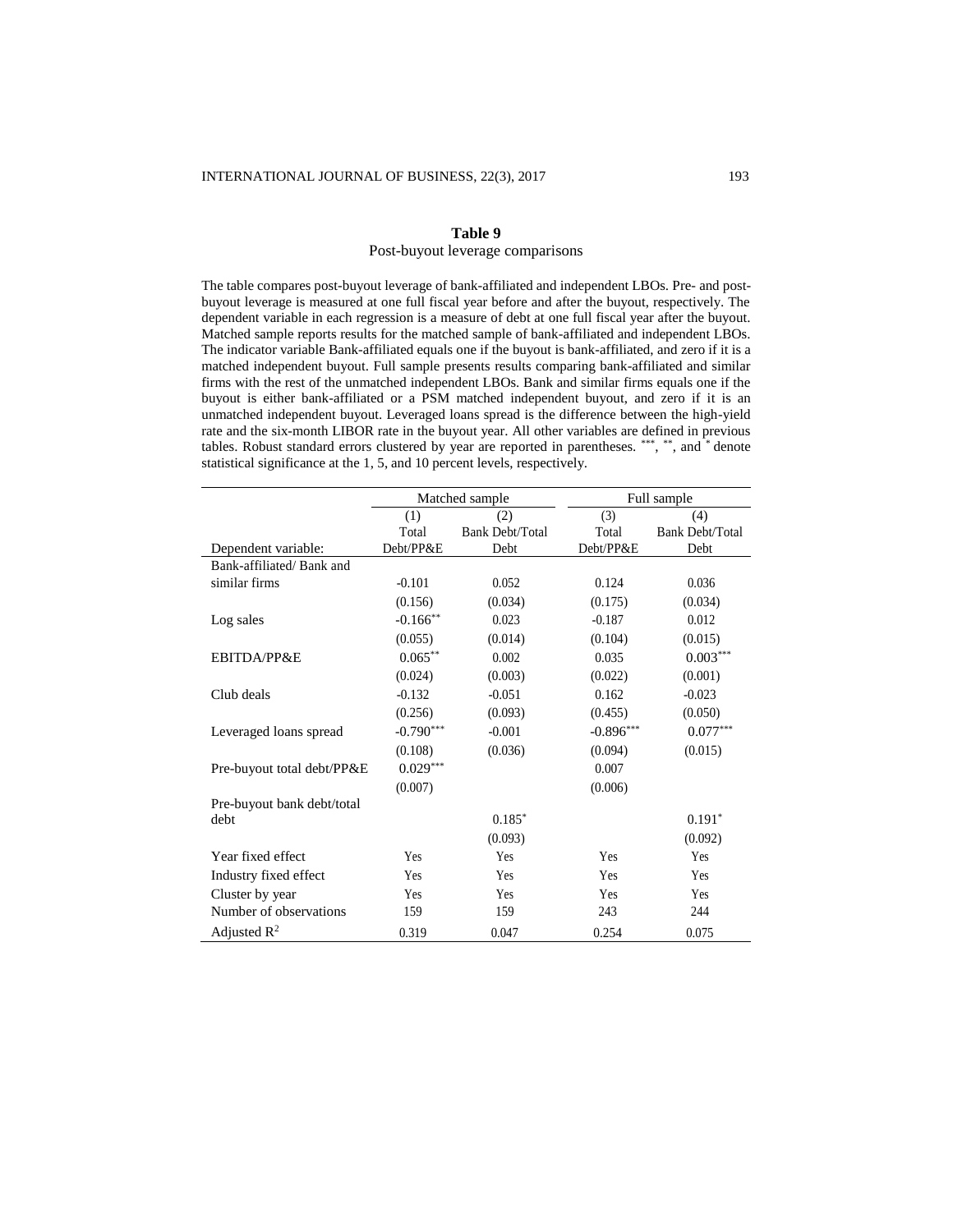#### **Table 10** Deal pricing comparisons

This table presents results on deal pricing of bank-affiliated LBOs relative to independent LBOs. The dependent variables are buyout discounts/premiums based on EV/EBITDA and EV/sales. The buyout discount/premium is estimated as the percent difference between EV/EBITDA (EV/sales) for an LBO and the average EV/EBITDA (EV/sales) for a matched portfolio of non-buyout acquisitions of private firms within three years of the LBO in the same industry in the U.K. Whether firms are in the same industry is determined by the Fama-French 10 industry classification. Matched firms are allowed to re-enter portfolios. EV/EBITDA Diff and EV/Sales Diff each reports results on buyout discounts/premiums based on EV/EBITDA and EV/sales, respectively. Matched Sample only includes results for the bank-affiliated and their matched independent LBOs. Column Full Sample shows results using the full sample of bank-affiliated and independent LBOs. Bankaffiliated/ Bank and similar firms is defined in Table 9. Log total assets and Debt/EBITDA are measured at one full fiscal year before the buyout. EBITDA 1-year growth is the growth in EBITDA at one year before the buyout. HY market interest is the high-yield market interest rate in the buyout year. All other variables are defined in previous tables. Robust standard errors clustered by year are reported in parentheses. \*\*\*,\*\*\*, and \* denote statistical significance at the 1, 5, and 10 percent levels, respectively.

|                                   | Matched sample   |          | Full sample      |          |
|-----------------------------------|------------------|----------|------------------|----------|
|                                   | (1)              | (2)      | (3)              | (4)      |
|                                   | <b>EV/EBITDA</b> | EV/Sales | <b>EV/EBITDA</b> | EV/Sales |
| Dependent variable:               | Diff             | Diff     | Diff             | Diff     |
| Bank-affiliated/ Bank and similar |                  |          |                  |          |
| firms                             | $-0.031$         | 0.120    | $-0.000$         | 0.010    |
|                                   | (0.049)          | (0.126)  | (0.080)          | (0.050)  |
| Log (total assets)                | $-0.027$         | 0.034    | $-0.019$         | 0.039    |
|                                   | (0.030)          | (0.053)  | (0.027)          | (0.045)  |
| EBITDA 1-year growth              | 0.049            | $-0.058$ | $0.003***$       | $-0.002$ |
|                                   | (0.034)          | (0.091)  | (0.001)          | (0.004)  |
| Club deals                        | $-0.031$         | 1.037    | $-0.010$         | 0.877    |
|                                   | (0.062)          | (1.191)  | (0.042)          | (1.024)  |
| Debt/EBITDA                       | 0.007            | 0.013    | $0.006^{***}$    | 0.000    |
|                                   | (0.004)          | (0.016)  | (0.001)          | (0.000)  |
| HY market interest                | $-0.006$         | 0.057    | 0.006            | 0.032    |
|                                   | (0.008)          | (0.073)  | (0.017)          | (0.046)  |
| Cluster by year                   | Yes              | Yes      | Yes              | Yes      |
| Number of observations            | 118              | 116      | 193              | 189      |
| Adjusted $\mathbb{R}^2$           | 0.172            | 0.043    | 0.836            | 0.027    |

#### **C. Alternative Explanation and Robustness Checks**

The overall empirical patterns so far are consistent with the notion that bank-affiliated LBOs target firms that do not maximize the potential for value creation. In other words, the evidence points to a selection problem. An alternative benign explanation for the same pattern is that man-agers in bank-affiliated firms are not as highly skilled at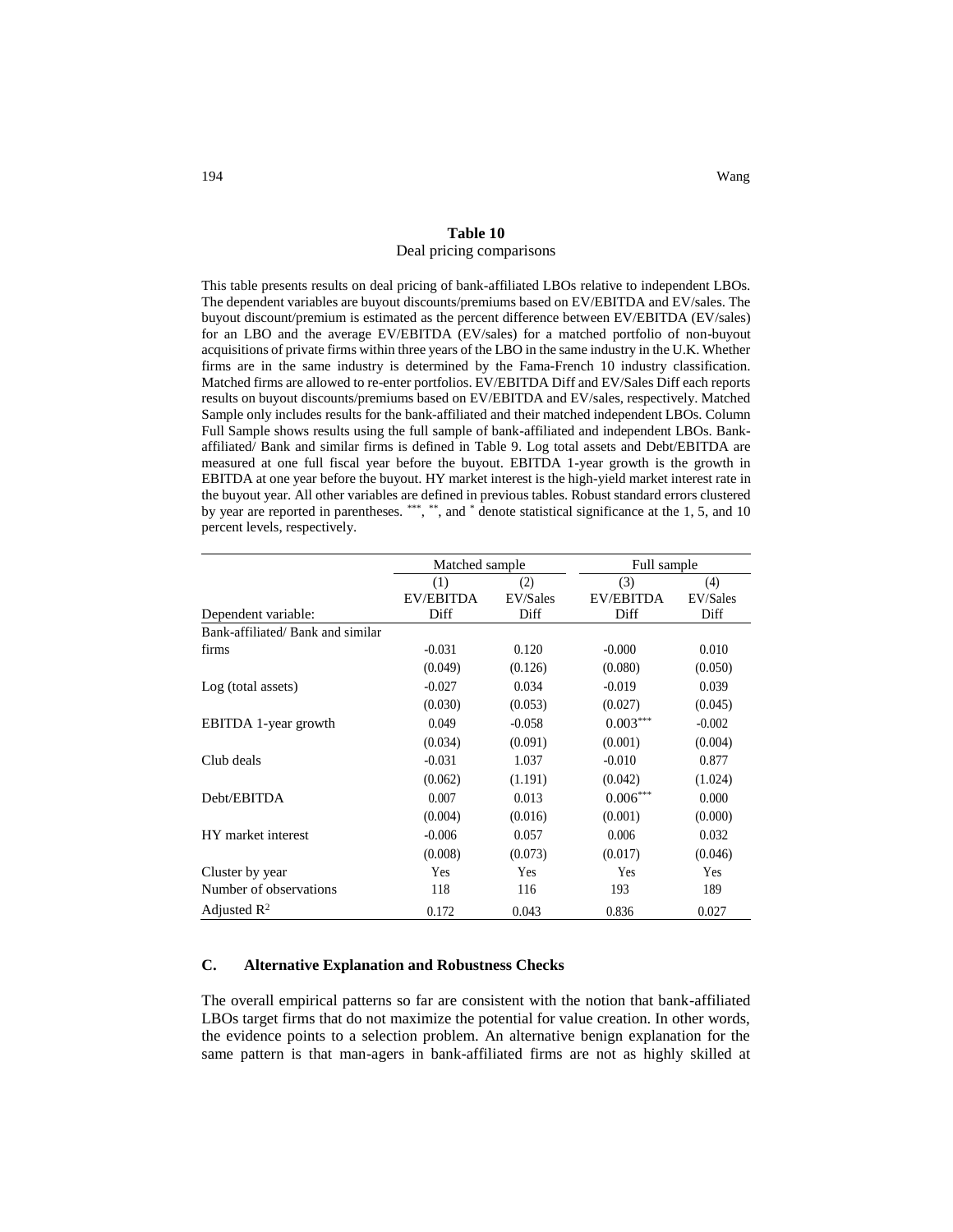identifying optimal targets. Private equity firms typically follow a pay structure with strong performance incentives<sup>11</sup>. However, the affiliated private equity firms' fees are often siphoned away by their parent bank. In turn, the lower pay can cause some skilled managers to leave the affiliated firm for better opportunities in independent firms<sup>12</sup>.

The main challenge for testing this alternative explanation is the lack of data. There is no direct measure of fund managers' skill, and private equity firms do not publish data on fund managers' pay. Therefore, I consider a subsample of only bank-affiliated firms, in which I expect the fund managers' skill to vary. Presumably, higher ranked and more prestigious parent banks are more likely to attract more highly skilled managers. To construct this ranking, I use parent banks' total assets as of 2007, the end of my sample period. If the parent bank is one of the 25 largest banks worldwide by total assets, the indicator variable, Top 25 bank, equals one, and zero otherwise.

If worse post-buyout operating performance is due to a lack of skilled fund managers in identifying ideal targets, then Top 25 bank should be positively associated with post-buyout operating performance, holding everything else equal. In the analyses presented in Table 11, I do not find results consistent with this hypothesis. The indicator variable does not show any significant difference in target firms' operating performance between prestigious and the rest of affiliated LBOs. Overall, the evidence based on the reputation of the parent bank is inconsistent with the notion that poor target selection can be attributed to a lack of skill.

The combined results thus far indicate that bank-affiliated LBOs create less value compared to independent LBOs, driven by their worse operating performance. Next, I perform a series of robustness checks on the operating performance results. All regressions are identical to those reported in Tables 7 and 8. Therefore, I only report coefficient estimates of Bank-affiliated and Bank-affiliated and similar firms.

First, the use of the industry-adjusted benchmark for operating performance follows prior re-search on this topic. One potential concern is that this benchmark does not capture abnormal operating performance, and Acharya et al. (2013) find evidence for positive abnormal operating performance for large UK buyouts. To account for this possibility, I follow Lie (2001) and Guo et al. (2011) and make adjustments based on benchmark firms with similar pre-buyout operating performance<sup>13</sup>. Results are presented in Table 12.

Panel A of this table shows that compared to matched targets of independent LBOs, targets of bank-affiliated LBOs have slightly better operating improvements. Coefficient estimates for EBITDA/sales, profit margin, and change in profit margin are all positive and significant at the 10% levels. However, Panel B shows that all firms sharing the same characteristics of bank-affiliated LBOs continue to show significantly worse operating performance. That said, taking abnormal performance into account seems to lessen the magnitude of this worse performance in EBITDA/sales and changes in EBITDA/sales, as coefficient estimates for these two variables are lower than those in Table 8.

I also replicate the results excluding LBOs carried out after 2004. Fueled by private equity firms' abilities to finance deals, LBO transactions increased substantially after 2004. An over-heated buyout market can lead to worse deal structures (Kaplan and Stein, 1993) and worse outcomes for bank-affiliated LBOs (Fang et al., 2013). Results reported in Table 13 do not support the argument that previously observed difference in post-buyout operating performance is driven by a "hot" buyout market.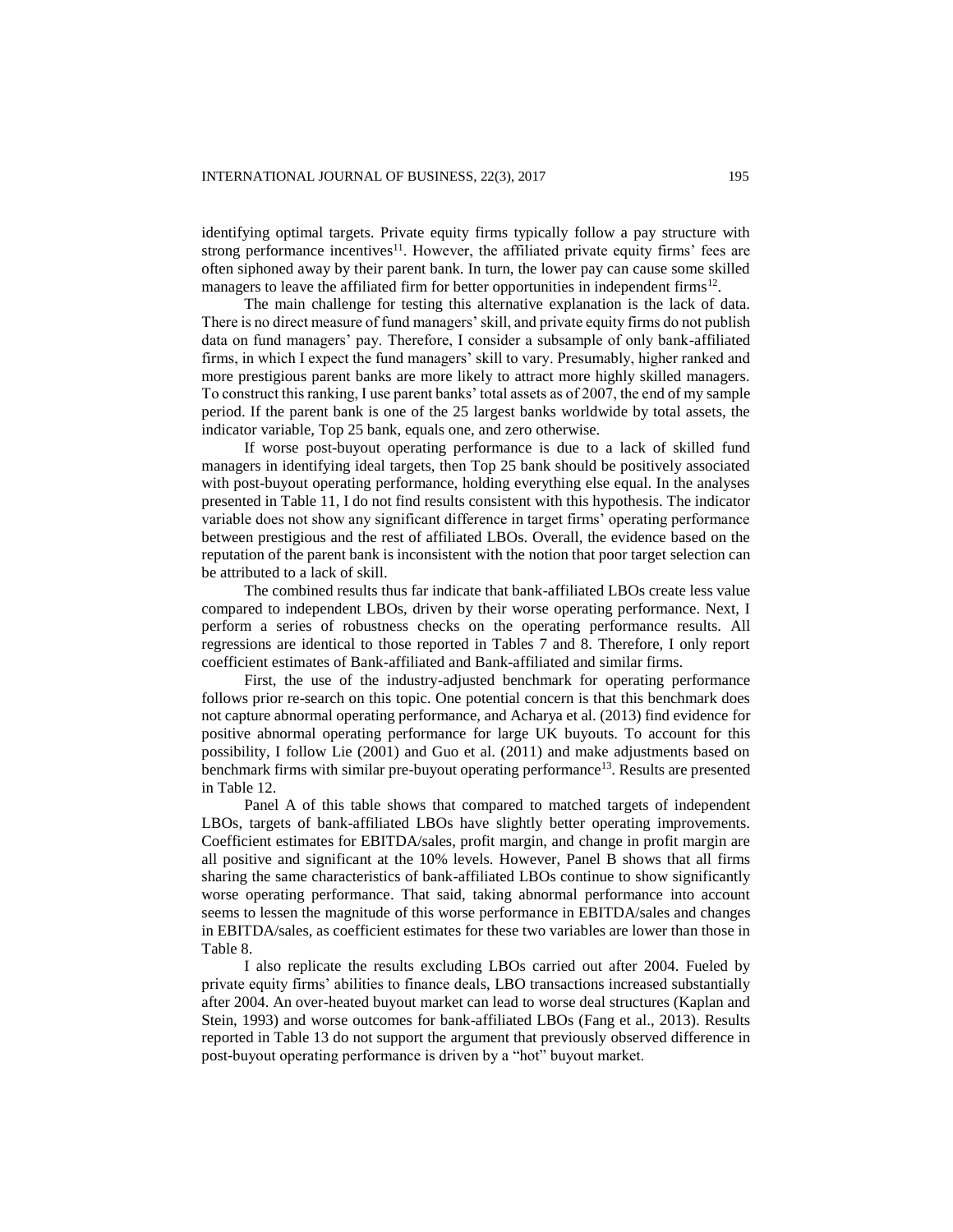### Operating performance of LBOs affiliated with prestigious banks

The table shows whether bank-affiliated LBOs under prestigious banks outperform other bankaffiliated LBOs in terms of target firms operating performance after the buyout. All bank-affiliated buyouts are included in the sample. Columns 1, 3, and 5 report industry-adjusted post-buyout operating performance in levels three years after the buyout. Columns 2, 4, and 6 report industryadjusted operating changes from one year before the buyout to three years after it. Top 25 bank is an indicator variable that equals one if the buyout sponsor is affiliated with one of the largest 25 banks worldwide, and zero otherwise. The ranking of banks is determined by their assets as of 2007. All other variables are defined in previous tables. Year fixed effects are included in all regressions. Robust standard errors are in parentheses. \*, \*\*, and \*\*\* denote statistical significance at the 10%, 5%, and 1% levels, respectively.

|                        | (1)        | (2)            | (3)           | (4)           | (5)      | (6)             |
|------------------------|------------|----------------|---------------|---------------|----------|-----------------|
|                        | EBITDA/    | EBITDA/        | <b>EBITDA</b> | EBITDA/       | Profit   | Profit          |
| Dependent variable:    | sales      | sales $\Delta$ | PP&E          | PP&E $\Delta$ | Margin   | Margin $\Delta$ |
| Top 25 bank            | 0.022      | 0.022          | 0.164         | $-0.445$      | 0.074    | 0.067           |
|                        | (0.047)    | (0.046)        | (0.414)       | (0.600)       | (0.068)  | (0.074)         |
| Log PP&E               | $-0.016$   | $-0.019$       | $-0.295*$     | $-0.421**$    | $-0.040$ | $-0.043$        |
|                        | (0.018)    | (0.020)        | (0.173)       | (0.212)       | (0.025)  | (0.028)         |
| Pre-buyout leverage    | 0.015      | 0.022          | $-0.020$      | 0.212         | 0.021    | 0.024           |
|                        | (0.025)    | (0.027)        | (0.283)       | (0.251)       | (0.041)  | (0.044)         |
| Leverage change        | 0.001      | 0.002          | $-0.019$      | 0.016         | 0.001    | 0.002           |
|                        | (0.004)    | (0.004)        | (0.048)       | (0.030)       | (0.005)  | (0.005)         |
| Board size             | $0.018*$   | $0.021*$       | 0.169         | 0.097         | 0.019    | 0.022           |
|                        | (0.010)    | (0.011)        | (0.110)       | (0.078)       | (0.013)  | (0.014)         |
| Public-to-private      | $-0.064$   | $-0.061$       | $-0.444$      | $-0.675$      | $-0.099$ | $-0.104$        |
| indicator              | (0.065)    | (0.070)        | (0.438)       | (0.688)       | (0.093)  | (0.095)         |
| Club PE                | $-0.194**$ | $-0.036$       | 0.013         | 1.704         | $-0.288$ | $-0.466$        |
|                        | (0.084)    | (0.591)        | (0.057)       | (4.008)       | (0.244)  | (0.840)         |
| Pre-buyout EBITDA/     | 0.034      | 0.027          | $-0.004$      | $-0.174$      | 0.109    | 0.110           |
| sales volatility       | (0.051)    | (0.059)        | (0.251)       | (0.579)       | (0.088)  | (0.091)         |
| Pre-buyout EBITDA/     | $0.740***$ | $-0.386$       |               |               |          |                 |
| sales                  | (0.286)    | (0.310)        |               |               |          |                 |
| Pre-buyout EBITDA/     |            |                | $0.085***$    | $-0.013$      |          |                 |
| PP&E                   |            |                | (0.025)       | (0.032)       |          |                 |
| Pre-buyout profit      |            |                |               |               | 0.505    | $-0.741*$       |
| margin                 |            |                |               |               | (0.438)  | (0.416)         |
| Intercept              | 0.016      | $-0.006$       | 1.023         | 1.151         | 0.091    | 0.091           |
|                        | (0.115)    | (0.124)        | (0.823)       | (1.369)       | (0.164)  | (0.174)         |
| Year fixed effect      | Yes        | Yes            | Yes           | Yes           | Yes      | Yes             |
| Number of observations | 69         | 68             | 61            | 60            | 68       | 67              |
| Adjusted $R^2$         | 0.118      | 0.018          | 0.224         | 0.101         | 0.011    | 0.025           |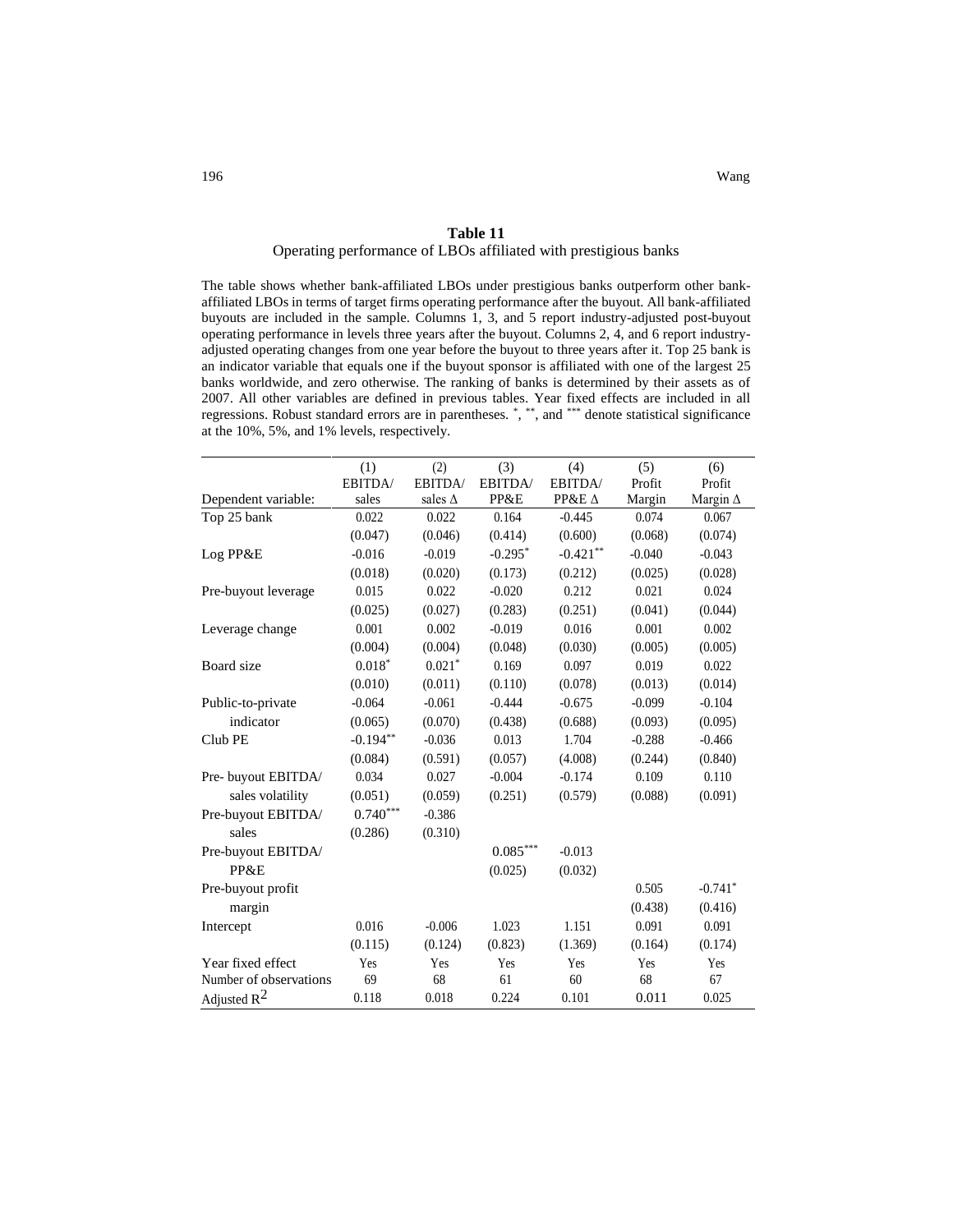#### Operating performance comparisons using performance-adjusted benchmark

The table presents comparisons of adjusted operating performance using an alternative benchmark, instead of adjusting for industry median values. For each sample firm, a benchmark group is selected based on (1) the same Fama-French 10 industries, (2) return on assets (ROA) is between 80% and 120% of the level of the sample firms' ROA at one year prior to the buyout, and (3) changes in ROA is between 80% and 120% of the changes of the sample firms' ROA at one year prior to the buyout. The sum of absolute difference between sample firms' and matched firms' operating performance measures is computed and up to ten benchmark firms are selected. The median values from the benchmark firms are used to adjust for sample firms' operating performance. All regressions and variables used are the same as those reported in Tables 7 and 8. For brevity, only coefficient estimates for the variables of most interest are reported. Panel A presents results of performance comparisons between bank-affiliated and their PSM matched independent buyouts. Panel B shows operating performance comparisons between bank-affiliated and PSM matched firms and unmatched independent LBOs. Year fixed effects are included in all regressions. Robust standard errors are in parentheses. \*, \*\*, and \*\*\* denote statistical significance at the 10%, 5%, and 1% levels, respectively.

#### Panel A: Bank-affiliated vs. matched firms

|                         | (1)      | (2)            | (3)     | (4)                         | (5)      | (6)             |
|-------------------------|----------|----------------|---------|-----------------------------|----------|-----------------|
| Dependent               | EBITDA/  | <b>EBITDA</b>  | EBITDA/ | EBITDA/                     | Profit   | Profit          |
| variable:               | sales    | sales $\Delta$ | PP&E    | <b>PP&amp;E</b> $\triangle$ | Margin   | Margin $\Delta$ |
| Bank-affiliated         | $0.035*$ | 0.068          | 0.072   | $-0.047$                    | $0.095*$ | $0.102*$        |
|                         | (0.021)  | (0.054)        | (0.056) | (0.062)                     | (0.057)  | (0.060)         |
| Year fixed effect       | Yes      | Yes            | Yes     | Yes                         | Yes      | Yes             |
| Number of               |          |                |         |                             |          |                 |
| observations            | 143      | 132            | 116     | 110                         | 143      | 142             |
| Adjusted $\mathbb{R}^2$ | 0.223    | 0.103          | 0.275   | 0.217                       | 0.099    | 0.292           |

#### Panel B: Bank-affiliated and similar firms vs. unmatched firms

|                         | (1)        | (2)            | (3)           | (4)                      | (5)        | (6)             |
|-------------------------|------------|----------------|---------------|--------------------------|------------|-----------------|
| Dependent               | EBITDA/    | <b>EBITDA</b>  | <b>EBITDA</b> | <b>EBITDA</b>            | Profit     | Profit          |
| variable:               | sales      | sales $\Delta$ | PP&E          | <b>PP&amp;E</b> $\Delta$ | Margin     | Margin $\Delta$ |
| Bank-affiliated         |            |                |               |                          |            |                 |
| and similar firms       | $-0.037**$ | $-0.062*$      | $-0.232**$    | $-0.051$                 | $-0.091**$ | $-0.099**$      |
|                         | (0.018)    | (0.036)        | (0.106)       | (0.046)                  | (0.042)    | (0.042)         |
| Year fixed effect       | Yes        | Yes            | Yes           | Yes                      | Yes        | Yes             |
| Number of               |            |                |               |                          |            |                 |
| observations            | 222        | 221            | 204           | 166                      | 222        | 220             |
| Adjusted $\mathbb{R}^2$ | 0.293      | 0.223          | 0.251         | 0.264                    | 0.230      | 0.194           |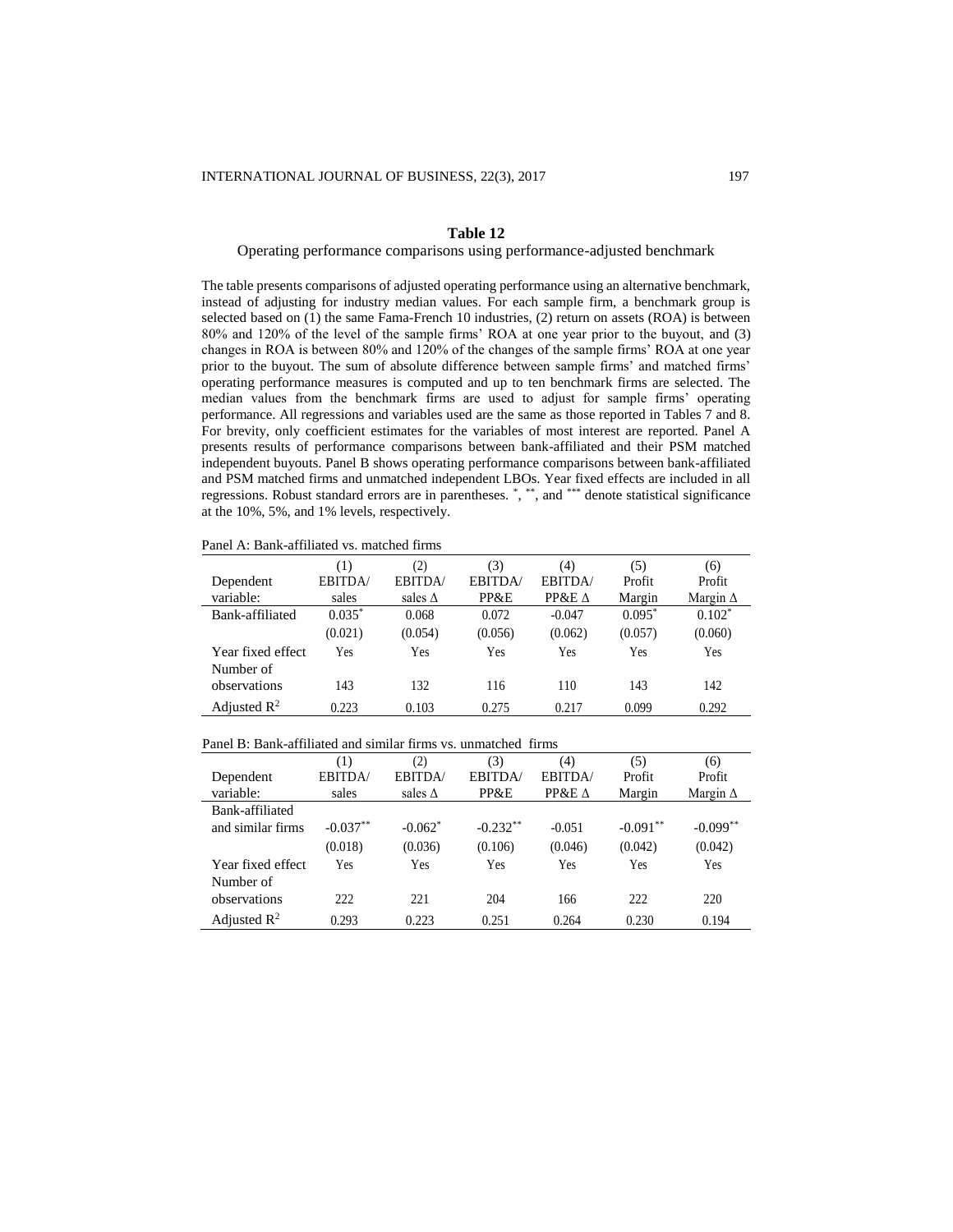# Operating performance comparisons of buyouts prior to 2005

The table presents operating performance comparisons based on buyouts completed before 2005. All LBOs completed between 2005 and 2007 are dropped from the sample. All regressions and variables used are the same as those reported in Tables 7 and 8. For brevity, only coefficient estimates for the variables of most interest are reported in this table. Panel A presents the results of performance comparisons between bank-affiliated and their PSM matched independent buyouts. Panel B shows operating performance comparisons between bank-affiliated and PSM matched firms and unmatched independent LBOs. Year fixed effects are included in all regressions. Robust standard errors are in parentheses. \*, \*\*, and \*\*\* denote statistical significance at the 10%, 5%, and 1% levels, respectively.

| Panel A: Bank-affiliated vs. matched firms |               |                |         |                             |         |                 |
|--------------------------------------------|---------------|----------------|---------|-----------------------------|---------|-----------------|
|                                            | (1)           | (2)            | (3)     | (4)                         | (5)     | (6)             |
|                                            | <b>EBITDA</b> | EBITDA/        | EBITDA/ | EBITDA/                     | Profit  | Profit          |
| Dependent variable:                        | sales         | sales $\Delta$ | PP&E    | <b>PP&amp;E</b> $\triangle$ | Margin  | Margin $\Delta$ |
| Bank-affiliated                            | 0.027         | 0.081          | 0.002   | 0.211                       | 0.036   | $0.130*$        |
|                                            | (0.023)       | (0.063)        | (0.131) | (0.231)                     | (0.024) | (0.070)         |
| Year fixed effect                          | Yes           | Yes            | Yes     | Yes                         | Yes     | Yes             |
| Number of observations                     | 91            | 90             | 90      | 76                          | 91      | 90              |
| Adjusted R <sub>2</sub>                    | 0.341         | 0.253          | 0.548   | 0.417                       | 0.133   | 0.244           |

|                                                                |         |                 |         | . <i>.</i>    | . <i>.</i> |                 |
|----------------------------------------------------------------|---------|-----------------|---------|---------------|------------|-----------------|
| Year fixed effect                                              | Yes     | Yes             | Yes     | Yes           | Yes        | Yes             |
| Number of observations                                         | 91      | 90              | 90      | 76            | 91         | 90              |
| Adjusted R <sub>2</sub>                                        | 0.341   | 0.253           | 0.548   | 0.417         | 0.133      | 0.244           |
| Panel B: Bank-affiliated and similar firms vs. unmatched firms |         |                 |         |               |            |                 |
|                                                                |         |                 | 3)      | (4)           | (5)        | (6)             |
|                                                                | EBITDA/ | EBITDA/         | EBITDA/ | EBITDA/       | Profit     | Profit          |
| Dependent variable:                                            | sales   | sales $\Lambda$ | PP&E    | $PP&E \wedge$ | Margin     | Margin $\Delta$ |

 $-0.098**$ 

firms (0.021) (0.046) (0.123) (0.139) (0.022) (0.051) Year fixed effect Yes Yes Yes Yes Yes Yes Number of observations 166 162 162 136 165 161

 $-0.210*$ 

0.371 0.267 0.490 0.492 0.173 0.176

 $-0.262$ <sup>\*</sup>

 $-0.043$ 

 $-0.120**$ 

| <b>FRITDA</b> / | EBITDA/ | ERITDA/ | EBITDA |
|-----------------|---------|---------|--------|

Bank affiliated and similar -0.045<sup>\*</sup>

Adjusted R<sup>2</sup>

| All results thus far are based on operating performance observed within three years         |
|---------------------------------------------------------------------------------------------|
| surrounding the buyout. I chose this short window to reduce noise from potential            |
| interfering events. However, a short event window may not fully capture the effect of a     |
| buyout, especially if targets of bank-affiliated LBOs take longer to restructure. To test   |
| this hypothesis, I examine firms' exits and restructuring efforts. When considering exits,  |
| I focus on the probability of exiting instead of the exit type. While IPOs are perceived to |
| be the most successful exit type, a firm's ability to exit through an IPO depends on its    |
| fundamentals and life cycle. In addition, private equity firms are exit-focused, regardless |
| of the exit type. I interpret a higher probability of exiting as an indicator of better     |
| performance. To measure restructuring efforts, I follow Cao (2011), who shows that LBO      |
| duration is a good proxy for buyout sponsors' restructuring efforts. I interpret a longer   |
| duration as more efforts spent on restructuring.                                            |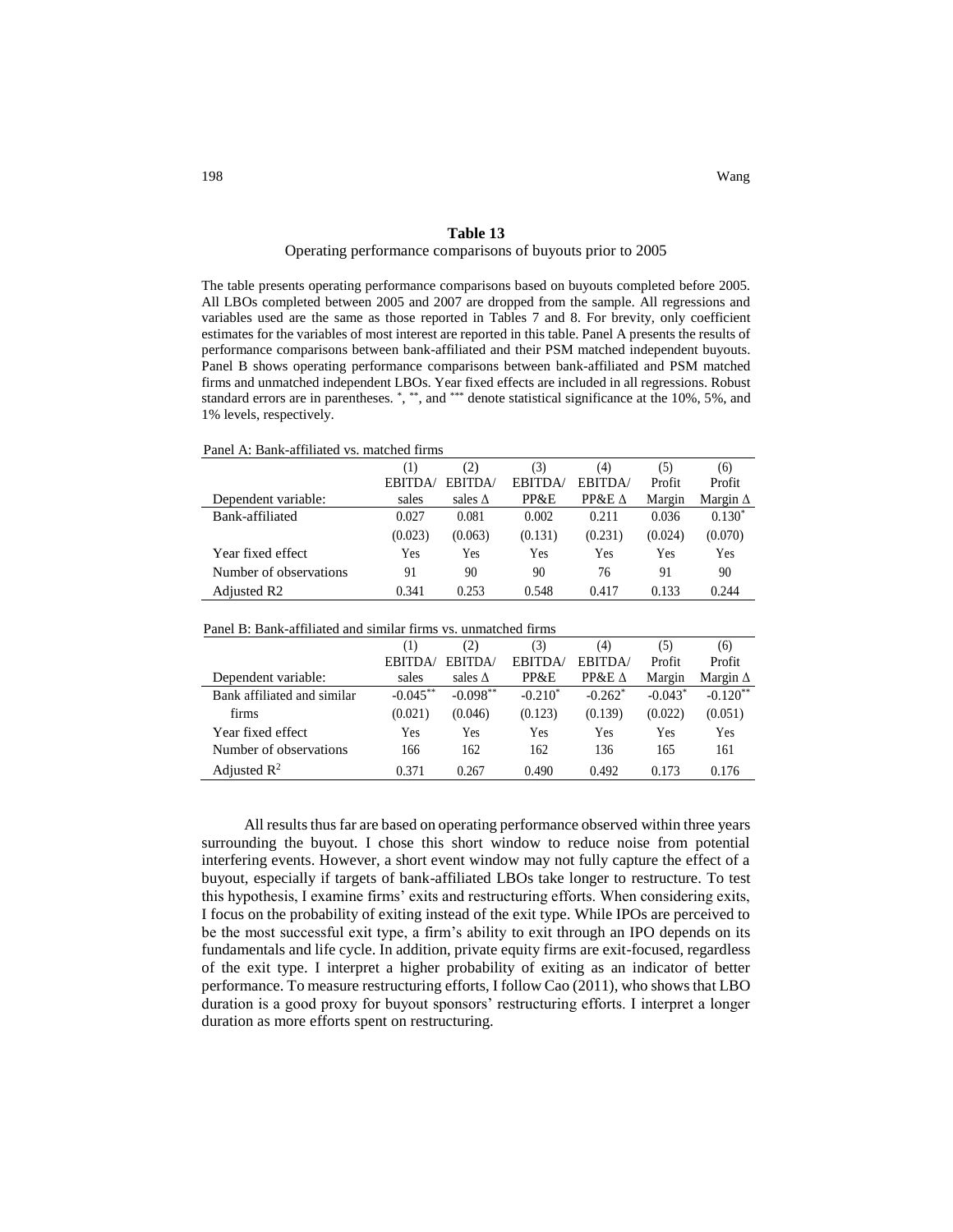# Buyout exit probabilities and duration

The table presents results using Heckman's selection model to estimate buyout exit probabilities and du-ration. Stage one predicts the probability of exiting (Columns 1 and 3), and stage two estimates buyout duration, measured by the logarithm of holding period in months (Columns 2 and 4). Results reported in Columns (1) and (2) show comparisons between bank-affiliated and matched independent LBOs. Results reported in Columns (3) and (4) compare bank-affiliated and similar firms with the rest of independent LBOs. The indicator variable Bank-affiliated/ Bank and similar firms is defined in Table 9. Log (PP&E) is the logarithm of target firm's PP&E at exit. Industry IPO vol is the Fama-French 10 industry IPO volume in the year of exiting. EBITDA/PP&E and Number of directors are measured at their levels in the third year after the buyout. EBITDA/PP&E growth shows the increase in EBITDA/PP&E from one year before the buyout to three years after it. Acquirer reputation indicator equals one if the acquirer is one of the largest private equity firms as of 2007. Pre-buyout EBITDA/PP&E and Log (pre-buyout PP&E) each measures EBITDA/PP&E and logarithm of PP&E at one year before the buyout, respectively. Industry and year fixed effects are included in all regressions. Robust standard errors clustered by industry are in parentheses. \*, \*\*, and \*\*\* denote statistical significance at the 10%, 5%, and 1% levels, respectively.

|                                        | Matched sample |             | Full sample |             |  |
|----------------------------------------|----------------|-------------|-------------|-------------|--|
|                                        | (1)            | (2)         | (3)         | (4)         |  |
| Dependent variable:                    | (Exit)         | (Duration)  | (Exit)      | (Duration)  |  |
| Bank-affiliated/Bank and similar firms | $-0.135$       | $0.047**$   | 0.046       | $-0.002$    |  |
|                                        | (0.134)        | (0.021)     | (0.161)     | (0.069)     |  |
| Log(PP&E)                              |                | $-0.018$    |             | $-0.021**$  |  |
|                                        |                | (0.032)     |             | (0.008)     |  |
| Industry IPO vol                       |                | 0.100       |             | 0.040       |  |
|                                        |                | (0.086)     |             | (0.045)     |  |
| EBITDA/PP&E                            |                | $-0.007$    |             | $-0.023**$  |  |
|                                        |                | (0.021)     |             | (0.009)     |  |
| Number of directors                    |                | 0.006       |             | 0.001       |  |
|                                        |                | (0.033)     |             | (0.023)     |  |
| EBITDA/PP&E growth                     |                | $-0.017***$ |             | $-0.000***$ |  |
|                                        |                | (0.005)     |             | (0.000)     |  |
| Acquirer reputation indicator          | $-0.362$       |             | $-0.022$    |             |  |
|                                        | (0.754)        |             | (0.176)     |             |  |
| Pre-buyout EBITDA/PP&E                 | $-0.210$       |             | $-0.018$    |             |  |
|                                        | (0.017)        |             | (0.015)     |             |  |
| $Log(pre-buyout PP&E)$                 | $-0.196***$    |             | $-0.134***$ |             |  |
|                                        | (0.050)        |             | (0.017)     |             |  |
| Intercept                              | $-0.848***$    | $2.937***$  | $-1.291***$ | 3.307***    |  |
|                                        | (0.209)        | (0.531)     | (0.191)     | (0.340)     |  |
| Industry fixed effect                  | Yes            |             | Yes         |             |  |
| Year fixed effect                      | Yes            |             | Yes         |             |  |
| Number of observations                 | 176            |             |             | 283         |  |
| Wald test of independence of equations | 0.04           |             | 0.71        |             |  |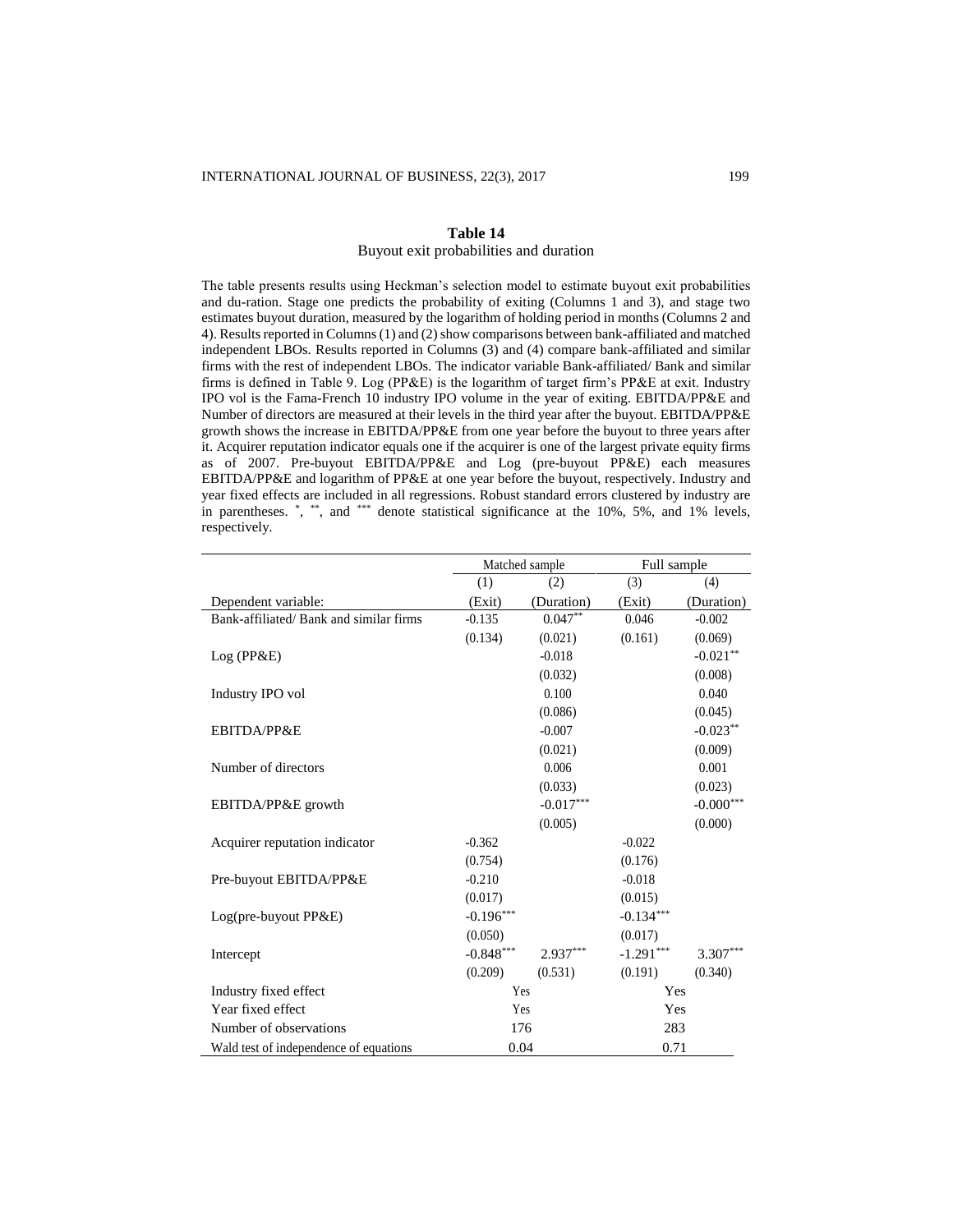Buyout duration can only be calculated once an exit has been observed. Therefore, I use the Heckman's two-stage selection model. In stage one, I investigate the probability of a firm exiting, controlling for acquirer type, buyout sponsor's reputation, and firms' pre-buyout size and profitability. In stage two, I examine the cross-sectional variation in buyout duration, controlling for acquirer type, firm fundamentals, and equity market condition at the time of exit. I report the findings in Table 14.

Results reported in Columns (1) and (2) show that compared to similar independent LBOs, bank-affiliated LBOs are not more likely to exit, although they take longer to restructure. Columns (3) and (4) show that compared to unmatched independent LBOs, bank-affiliated LBOs and similar firms are neither more likely to exit, nor do they have longer buyout duration. These results mitigate concerns about an unstable affiliated program and using a short event window. In each analysis, the Wald test of independence of the selection equation and principal equations shows that concerns over selection issue do not pose a problem here.

#### **V. CONCLUSION**

As the private equity industry grew, so did banks' direct involvement in private equity. As much as 30% of annual deals are sponsored by bank-affiliated private equity firms. In this paper, I use hand-collected accounting data of U.K. firms to study value creation of bank-affiliated LBOs and the source of their underperformance.

I first find that targets of bank-affiliated and independent LBOs are systematically different. Conditioning on firms going through LBOs, larger firms with higher profits, profitability, and liquidity are more likely to go through bank-affiliated LBOs. There is also some evidence showing that targets of bank-affiliated LBOs have lower risk.

While targets of bank-affiliated LBOs show some operating performance gains prior to the buyout, their profitability and productivity decrease significantly after the buyout. I further find that bank-affiliated LBOs have worse post-buyout operating performance compared to independent LBOs due to target selection. Specifically, I find that targets of affiliated LBOs have similar post-buyout operating performance compared to PSM matched targets of independent LBOs, whereas all firms that share the target characteristics of bank-affiliated LBOs show worse operating performance. Lastly, I find no evidence that bank-affiliated LBOs use more leverage or have lower deal pricing as value drivers compared to independent LBOs.

I also investigate a benign skill-based explanation for lower post-buyout operating performance. I use parent banks' reputation as an indicator for the affiliated fund managers' abilities and find that post-buyout operating performance does not vary with parent banks' reputation. This result is inconsistent with the notion that lower operating performance is due to a lack of skilled managers.

To summarize, bank-affiliated private equity firms manage billions of dollars of private equity investments. However, these LBOs fail to create operating performance gains, and compared to independent LBOs, they have a worse economics impact on the target firms due to target selection. This worse performance also holds regardless of the market cycle.

The findings in this paper also raise future research questions. First, the combined results on operating performance, leverage, and deal pricing cast doubt on the returns of bank-affiliated LBOs. However, how much this affiliation affects investors' returns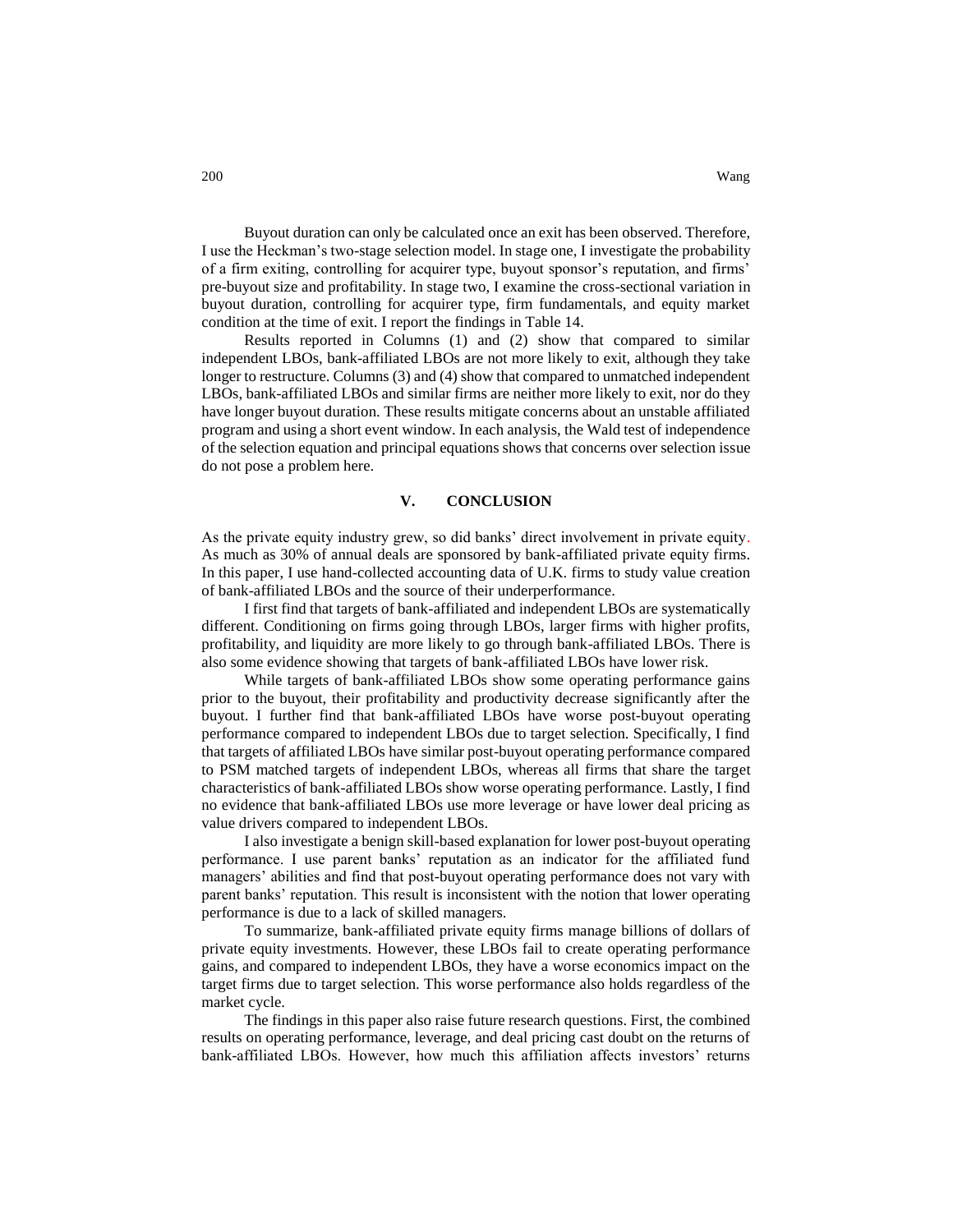remains a question. Second, Fang et al. (2013) hypothesize that bank-affiliated LBOs have the objectives to maximize volatility, promote cross-selling opportunities, and distribute loans of their risky debt. While all these objectives can lead to the selection problem, the bulk of the evidence in this paper, the evidence on target characteristics in particular, suggests that bank-affiliated LBOs could be driven by banks' cross-selling activities. It would be useful for future research to provide more direct evidence on the relationship between these objectives and the success of deals.

## **ENDNOTES**

- 1. The numbers are estimated by summing fund sizes by year in Preqin.
- 2. Zephyr, which is published by Bureau van Dijk, provides information on mergers and acquisitions, IPOs, and private equity deals worldwide since 1997. As of January 2009, it contained information on 703,327 deals. Zephyr does not cover deals involving equity stakes of less than 2 percent, unless the consideration for the stake is greater than GBP 15 million. When the bidder is an investment trust or pension fund, the threshold is raised to 5 percent. If the purchase is considered to be significant, then it is entered regardless of the deal value.
- 3. Divisional buyouts are excluded from the sample due to the lack of data distinguishing the performance of the division from its parent company. Secondary buyouts are also excluded, since they are motivated by the financial constraints of private equity firms and market conditions.
- 4. In the U.K., a parent company need not prepare group accounts or send them to the Registrar if the group is small or medium-sized and none of its member companies is: a public company, a person who has permission under Part 4 of the Financial Services and Markets Act 2000 to carry on a regulated activity, or a person involved in insurance market activity. To qualify as small, a group of companies must meet at least two of the following conditions: aggregate turnover must be £5.6 million net  $(£6.72$  million gross) or less; the aggregate balance sheet total must be £2.8 million net (£3.36 million gross) or less; the aggregate average number of employees must be 50 or fewer.
- 5. A small number of deals are also club deals. 16 bank-affiliated LBOs are club deals, and 8 independent LBOs are club deals.
- 6. DeAngelo et al. (2002) argue that current assets is a better measure of asset liquidity compared to cash.
- 7. Given that some deals in the sample are sponsored by a consortium of private equity firms, it is possible that these differences in target characteristics are driven by club deals. Therefore, I re-estimate the probit models using a sample excluding club deals. The untabulated results do not change meaningfully.
- 8. Another potential proxy for post-buyout monitoring is the ratio of bank debt to total debt, as a higher ratio suggests more bank monitoring. However, since I do not find that bank-affiliated LBOs carry more bank debt than their matched independent LBOs (results reported in Table 9), this ratio is not included as a control variable in the regression analysis.
- 9. Here and in every other table in which I report operating performance results with fixed effects, results are similar if I also include parent-bank fixed effects. Therefore, the patterns in operating performance are not driven by a few large banks.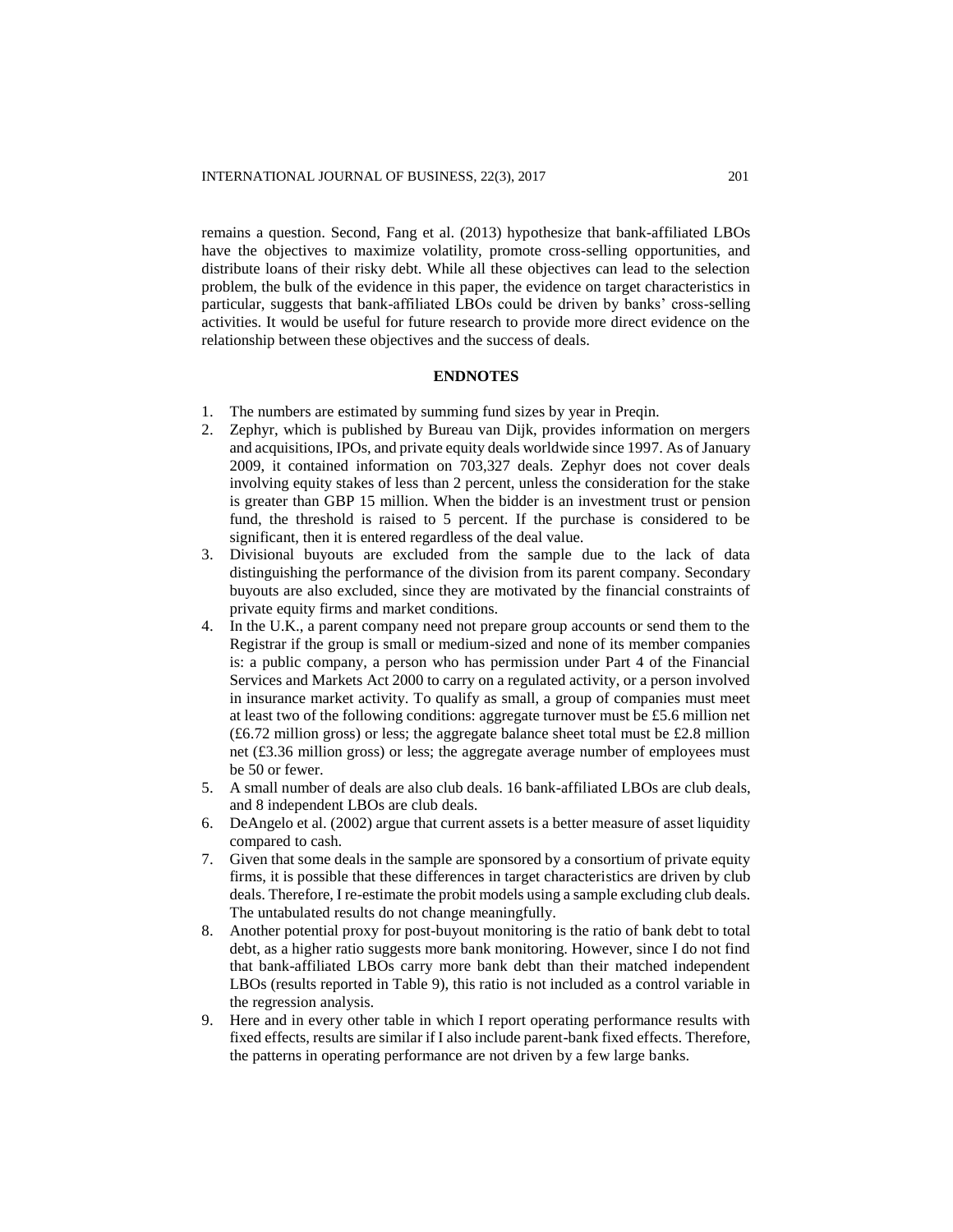- 10. For every firm in my sample, I form a matching portfolio of non-buyout acquisitions in the same U.K. industry within three years of the buyout and compute the average EV/EBITDA (EV/Sales) for that portfolio. Then I calculate the percent difference between EV/EBITD (EV/Sales) for every deal in my sample and the average of EV/EBITDA (EV/Sales) of the matching portfolio. This percent difference is the buyout discount/premium. Essentially, this method is a difference-in-difference estimation that uses multiples calculated from portfolios of firms in the same industry involved in similar transactions.
- 11. GPs of private equity firms usually have a 2/20 pay structure: 2% management fee and 20% carried interest that is paid upon successful exits of deals.
- 12. Gompers and Lerner (1998) point out that the ineffective incentive structure of affiliated firms comes from profit sharing with the parent company. While this incentive structure can lead to ineffective management of portfolio companies, another side effect could be not retaining skilled managers. For an anecdotal example of fund managers leaving affiliated firms, please see Reuters' article, Exclusive: Morgan Stanley infrastructure fund hit by Volcker rule, published on September 18, 2012. The article notes that "the promise of higher pay elsewhere has played a role in at least some Morgan Stanley fund executives looking for opportunities outside the bank, the sources said. Independent firms, such as GIP and Alinda Capital Partners, do not have a bank owner they have to share profits with."
- 13. I modify their method slightly because market-to-book ratios are not available for private firms. Firms in the benchmark groups are selected based on the following criteria: (1) the same Fama-French 10 industry, (2) return on assets (ROA) is between 80% and 120% of the level of the sample firms' ROA at one year prior to the buyout, and (3) changes in ROA is between 80% and 120% of the changes of the sample firms' ROA at one year prior to the buyout. Then I compute the sum of absolute difference between sample firms' and matched firms' operating performance measures. I select up to ten benchmark firms and use the median values to adjust for sample firms' operating performance.

### **APPENDIX**

#### The initial sample

In this appendix, I present a more detailed description of the 970 LBOs in the initial sample. Firms without consolidated financial statements in this sample are later dropped in the final sample. Panel A of Table A1 presents deal types cross LBO year and acquirer affiliations. Similar to the pattern observed in the final sample, the majority of all LBOs, both bank-affiliated and independent, is buyouts of private firms. This result is consistent with the overall buyout pattern (see Stromberg, 2008). Panel B of Table A1 shows exit outcomes by acquirer type. Also similar to the final sample, a majority of the firms has not reached an exit. Among firms that exited, most were sold to strategic buyers (*Acquired*), followed by other private equity firms (*SBO*). Among bank-affiliated LBOs, Only 18 (6.5%) of the firms exited through IPOs. This percentage is slightly lower than that of independent LBOs (7.7%). However, independent LBOs also have a higher percentage of firms with no exit.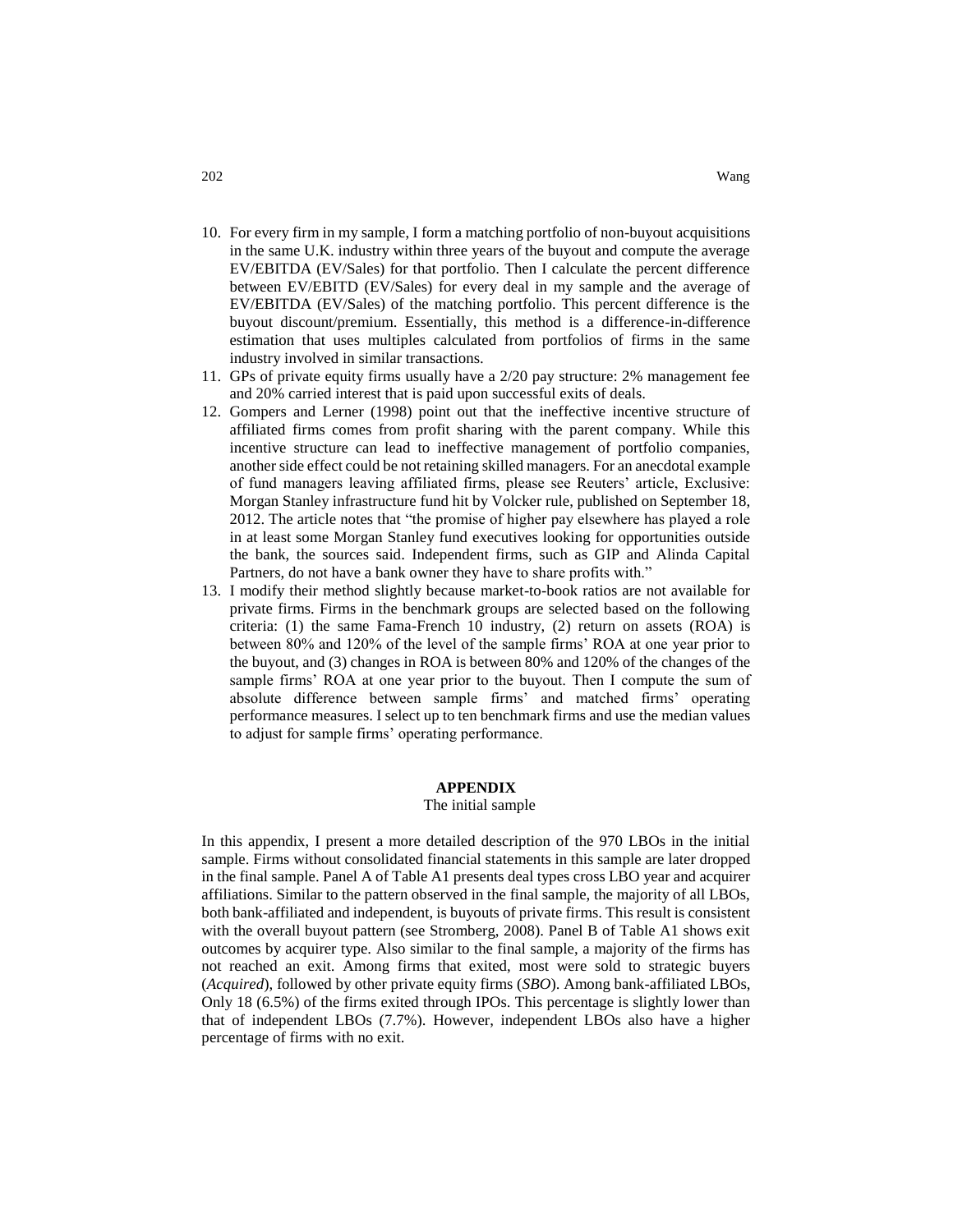# **Table A1**

# Initial sample buyout types and outcomes

The table presents different buyout types and outcomes of firms in the initial sample that is not restricted to firms with consolidated financial statements. The initial sample includes 970 LBOs, divided to two categories according to the acquirer type: 277 are bank-affiliated LBOs (Column *Bank-affiliated*); 693 are independent LBOs (Column *Independent*). Panel A shows deal types by acquirer type and the buyout year. Panel B presents LBO exit outcomes by the acquirer type. All deal types and exit outcomes are defined in Table 2.

Panel A: Deal Types across Time in the Initial Sample

|       |       | Bank-affiliated |         |       | Independent |         |
|-------|-------|-----------------|---------|-------|-------------|---------|
|       | Total | Public          | Private | Total | Public      | Private |
| 1997  | 8     | 0               | 8       | 36    | $\theta$    | 36      |
| 1998  | 14    |                 | 13      | 28    | $\theta$    | 28      |
| 1999  | 29    |                 | 28      | 56    | 12          | 44      |
| 2000  | 18    | 4               | 14      | 44    | 12          | 32      |
| 2001  | 27    | 2               | 25      | 38    | 5           | 33      |
| 2002  | 18    | 3               | 15      | 42    |             | 35      |
| 2003  | 24    | 5               | 19      | 56    | 11          | 45      |
| 2004  | 23    |                 | 22      | 85    | 5           | 80      |
| 2005  | 31    | 4               | 27      | 87    | 8           | 79      |
| 2006  | 40    |                 | 35      | 108   | 16          | 92      |
| 2007  | 35    | 5               | 30      | 113   | 16          | 97      |
| Total | 277   | 41              | 236     | 693   | 92          | 601     |

| Affiliation                                             | IPO. | Acquired                                      | <b>SBO</b> | Bankruptcy Other/unknown | No exit.         | Total |
|---------------------------------------------------------|------|-----------------------------------------------|------------|--------------------------|------------------|-------|
| Bank                                                    |      | $18(6.50\%) 48(21.15\%) 14(5.05\%) 2(0.72\%)$ |            | 3 (10.83%)               | 192 (69.31%) 277 |       |
| Independent 53 (7.65%) 86 (12.41%) 22 (3.17%) 5 (0.72%) |      |                                               |            | $4(0.58\%)$              | 523 (75.47%) 693 |       |

Table A2 further shows the Fama-French 10 industry distribution of LBOs in the initial sample by acquirer affiliation. Similar to the industry distribution observed in the final sample, most of the target firms, regardless of acquirer affiliation, fall in the Others category. Compared to independent LBOs, bank-affiliated LBOs have a higher concentration in Whole sale and Retail, and a lower concentration in HiTech and Business Equipment. A very small fraction of both bank-affiliated and independent LBOs has no industry classification. These firms are shown as Non-classified. Overall, the initial sample shows patterns similar to those observed in the final sample restricted to firms with consolidated financial statements. These similar patterns should mitigate the concern that the final sample is not representative of the market.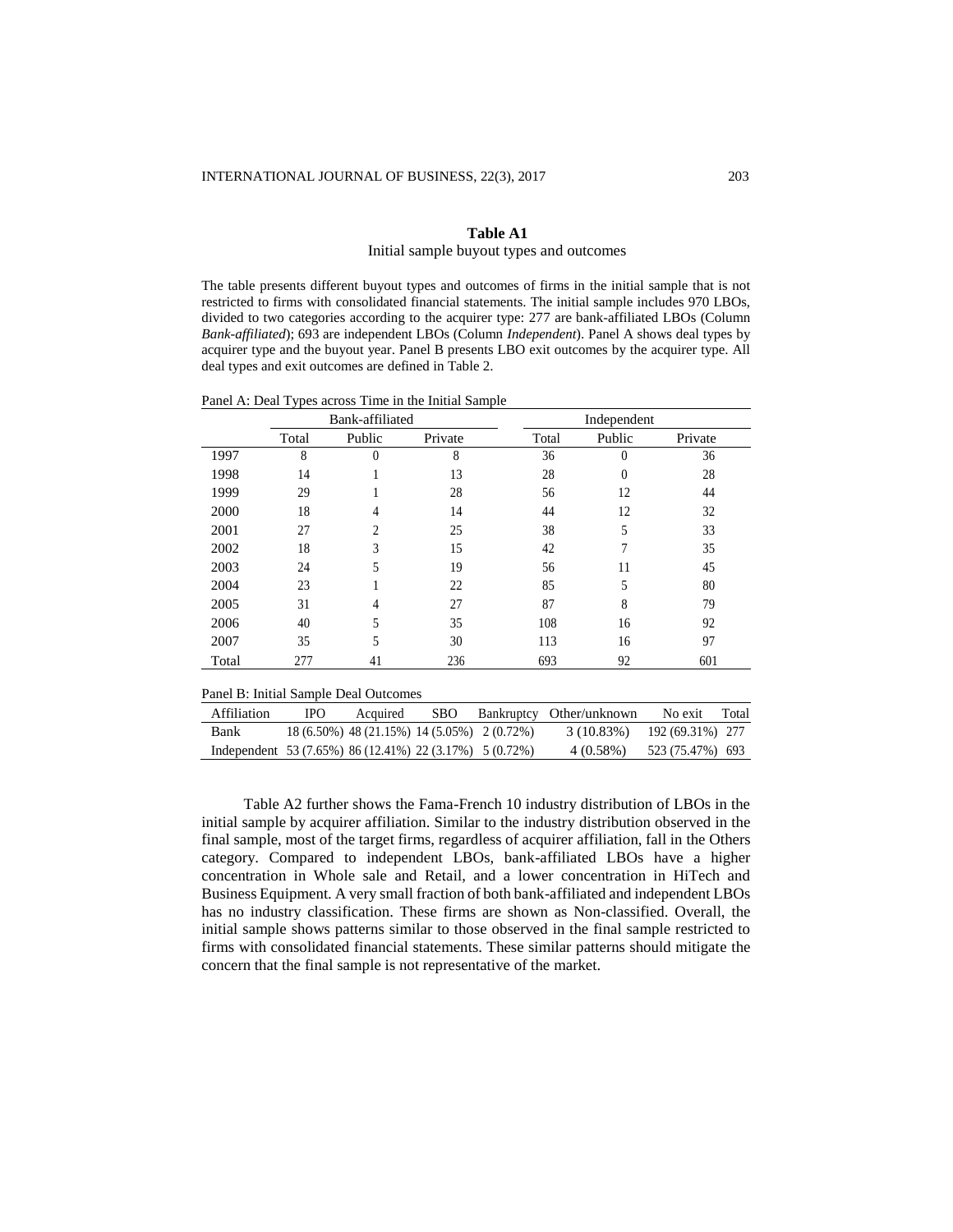#### **Table A2** Target industry distribution of firms in the initial sample

This table shows the number and percentage distribution of target firms in each industry in the initial sample not restricted to firms with consolidated financial statements. Industry distribution is classified according to Fama-French's 10 industries. *Non-Classified* includes firms with missing industry codes in Zephyr. Other industries and variables are defined in Tables 1 and 3.

| Fama-French 10 Industries                        |     | Bank-affiliated |     | Independent |  |
|--------------------------------------------------|-----|-----------------|-----|-------------|--|
| Consumer Nondurables                             | 21  | $(7.58\%)$      | 63  | $(9.12\%)$  |  |
| <b>Consumer Durables</b>                         | 13  | $(4.69\%)$      | 18  | $(2.60\%)$  |  |
| Manufacturing                                    | 54  | (19.49%)        | 112 | $(16.21\%)$ |  |
| Energy, Oil, Gas, and Coal                       | 2   | $(0.72\%)$      | 7   | $(1.01\%)$  |  |
| HiTech and Business Equipment                    | 15  | $(5.42\%)$      | 81  | $(11.58\%)$ |  |
| Telecom                                          | 6   | (2.17%)         | 9   | $(1.30\%)$  |  |
| Wholesale and Retail                             | 60  | (21.66%)        | 112 | $(16.06\%)$ |  |
| Health, Healthcare, Medical Equipment, and Drugs | 8   | $(2.89\%)$      | 27  | $(3.91\%)$  |  |
| <b>Utilities</b>                                 | 3   | $(1.08\%)$      | 5   | $(0.72\%)$  |  |
| Others                                           | 94  | $(33.94\%)$     | 257 | (37.19%)    |  |
| Non-classified                                   | 1   | $(0.36\%)$      | 2   | $(0.29\%)$  |  |
| Total                                            | 277 | $(100\%)$       | 693 | $(100\%)$   |  |

#### **REFERENCES**

- Acharya, V.V., O.F. Gottschalg, M. Hahn, and C. Kehoe, 2013, "Corporate Governance and Value Creation: Evidence from Private Equity." *Review of Financial Studies*, 26(2), 368-402.
- Achleitner, A.K., and C. Figge, 2014, "Private Equity Lemons? Evidence on Value Creation in Secondary Buyouts." *European Financial Management*, 20(2), 406-433.
- Axelson, U., T. Jenkinson, P. Stromberg, and M.S. Weisbach, 2013, "Borrow Cheap, Buy High? The Determinants of Leverage and Pricing in Buyouts." *The Journal of Finance*, 68(6), 2223-2267.
- Baker, G., and C. Montgomery, 1994, "Conglomerates and LBO Associations: A Comparison of Organizational Forms." Harvard Business School, 1-34.
- Baker, G., and K. Wruck, 1991, "Lessons from a Middle Market LBO: The Case of OM Scott." *Journal of Applied Corporate Finance*, 4(1), 46-58.
- Bodnaruk, A., M. Massa, and A. Simonov, 2009, "Investment Banks As Insiders and the Market for Corporate Control." *Review of Financial Studies*, 22(12), 4989-5026.
- Cao, J., 2011, "IPO Timing, Buyout Sponsors' Exit Strategies, and Firm Performance of Rlbos." *Journal of Financial and Quantitative Analysis*, 46(4), 1001.
- Chung, J., 2011, "Leveraged Buyouts of Private Companies" Working Paper.
- DeAngelo, H., L. DeAngelo, and K.H. Wruck, 2002, "Asset Liquidity, Debt Covenants, and Managerial Discretion in Financial Distress: The Collapse of La Gear." *Journal of Financial Economics*, 64(1), 3-34.
- Fang, L., V. Ivashina, and J. Lerner, 2013, "Combining Banking with Private Equity Investing." *Review of Financial Studies*, 26(9), 2139-2173.
- Gompers, P., and J. Lerner, 1998, "The Determinants of Corporate Venture Capital Successes: Organizational Structure, Incentives, and Complementarities." NBER